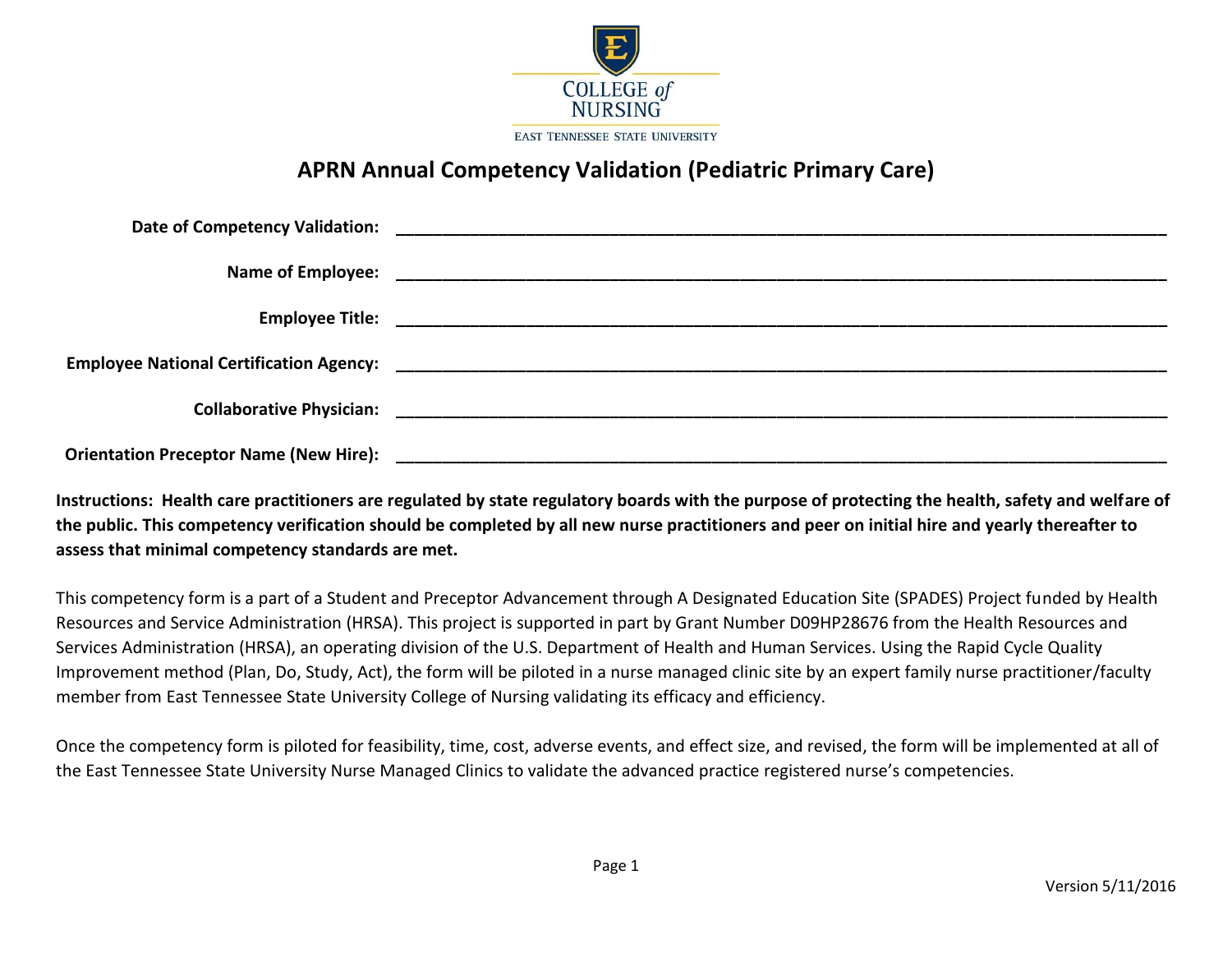

| Professionalism                                                                                                 |  |       |  |
|-----------------------------------------------------------------------------------------------------------------|--|-------|--|
| Demonstrates professional dress and decorum.                                                                    |  |       |  |
| Arrives to work on time.                                                                                        |  |       |  |
| Uses professional communication skills with peers, colleagues, administration, faculty, staff, and providers of |  |       |  |
| care.                                                                                                           |  |       |  |
| Demonstrates professionalism through respect toward patients.                                                   |  |       |  |
| Precepts students and new employees when needed.                                                                |  |       |  |
| Shows respect for diverse opinions when working collaboratively.                                                |  |       |  |
| Demonstrates accountability for actions.                                                                        |  |       |  |
| Volunteers when needed to help with administrative duties.                                                      |  |       |  |
| Demonstrates honesty and trustworthiness.                                                                       |  |       |  |
| Committed to enhancing education and learning new evidence based care recommendations.                          |  |       |  |
| Seen by others as a team player.                                                                                |  |       |  |
| Values opportunities to learn new tasks.                                                                        |  |       |  |
| Committed to the success of the clinic.                                                                         |  |       |  |
| Legible Handwriting                                                                                             |  |       |  |
| Peer Reviewer Comments Related to this Domain: Professionalism                                                  |  | Date: |  |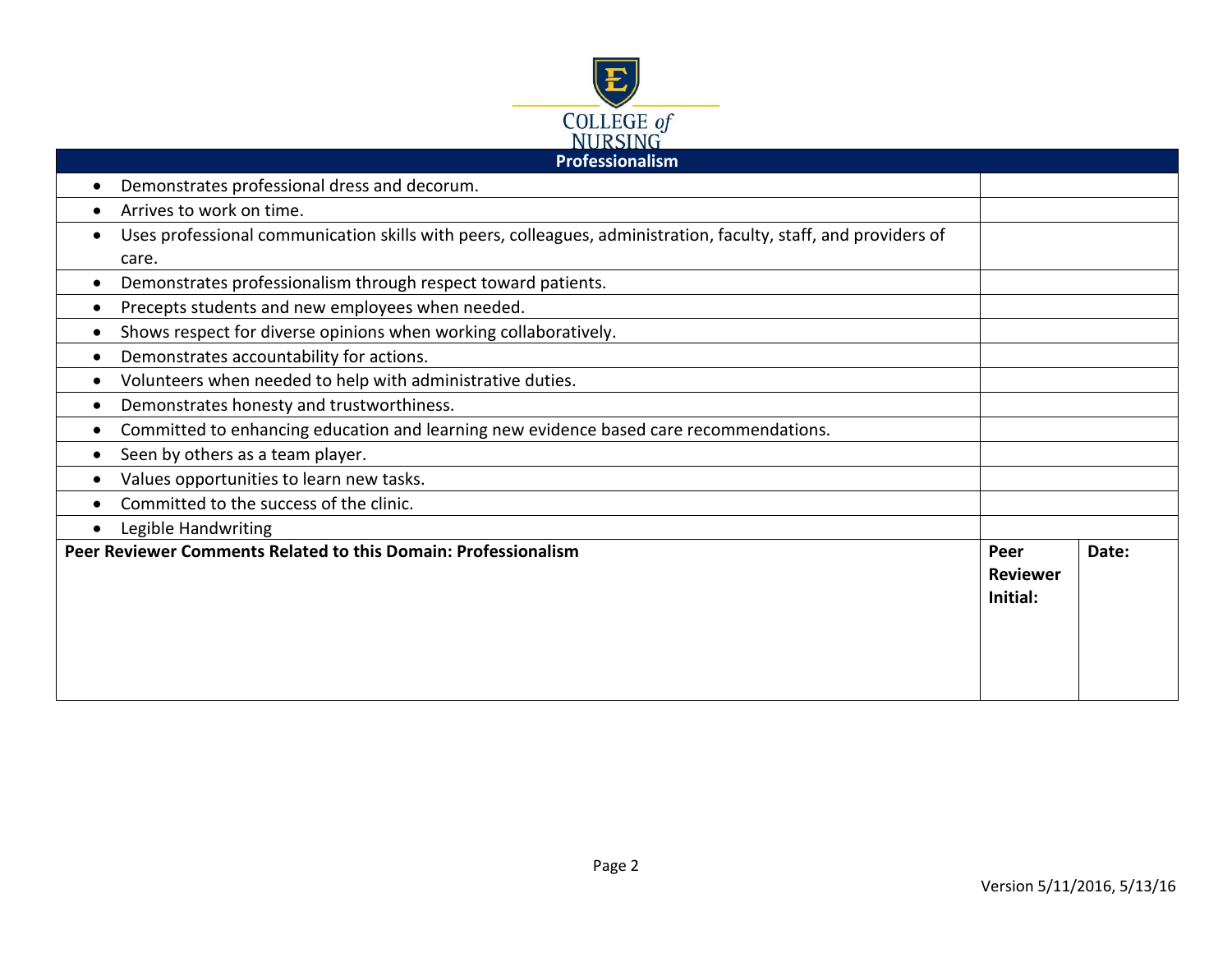

| <b>I. Scientific Foundations</b>                                                                                                                                                                                                                                                                                                                                                                                                                                                                                                                                                          |                                     |       |
|-------------------------------------------------------------------------------------------------------------------------------------------------------------------------------------------------------------------------------------------------------------------------------------------------------------------------------------------------------------------------------------------------------------------------------------------------------------------------------------------------------------------------------------------------------------------------------------------|-------------------------------------|-------|
| What is a competency?                                                                                                                                                                                                                                                                                                                                                                                                                                                                                                                                                                     |                                     |       |
| The Nurse Practitioner Core Competencies (NP Core Competencies) integrate and build upon existing Master's and<br>DNP core competencies and are guidelines for educational programs preparing NPs to implement the full scope of<br>practice as a licensed independent practitioner. The competencies are essential behaviors of all NPs. These<br>competencies are demonstrated upon graduation regardless of the population focus of the program and are necessary<br>for NPs to meet the complex challenges of translating rapidly expanding knowledge into practice and function in a |                                     |       |
| changing health care environment. Read more at: http://www.nonpf.org/?page=14                                                                                                                                                                                                                                                                                                                                                                                                                                                                                                             |                                     |       |
| <b>Scientific Foundations Objectives:</b><br>1. Critically analyzes data and evidence for improving advanced nursing practice.<br>Give one example of competency #1:                                                                                                                                                                                                                                                                                                                                                                                                                      |                                     |       |
| $\mathbf{1}$ .<br>Contributes to knowledge development for improved child and family-centered care.<br>$\bullet$                                                                                                                                                                                                                                                                                                                                                                                                                                                                          |                                     |       |
| Participates in child and family focused quality improvement, program evaluation, translation, and<br>dissemination of evidence into practice                                                                                                                                                                                                                                                                                                                                                                                                                                             |                                     |       |
| Delivers evidence-based practice for pediatric patients<br>$\bullet$                                                                                                                                                                                                                                                                                                                                                                                                                                                                                                                      |                                     |       |
| 3. Translates research and other forms of knowledge to improve practice processes and outcomes                                                                                                                                                                                                                                                                                                                                                                                                                                                                                            |                                     |       |
| Give one example of competency #3:                                                                                                                                                                                                                                                                                                                                                                                                                                                                                                                                                        |                                     |       |
| 4. Develops new practice approaches based on the integration of research, theory, and practice knowledge.                                                                                                                                                                                                                                                                                                                                                                                                                                                                                 |                                     |       |
| Give one example of competency #4                                                                                                                                                                                                                                                                                                                                                                                                                                                                                                                                                         |                                     |       |
| Peer Reviewer Comments Related to this Competency Domain: Scientific Foundations                                                                                                                                                                                                                                                                                                                                                                                                                                                                                                          | Peer<br><b>Reviewer</b><br>Initial: | Date: |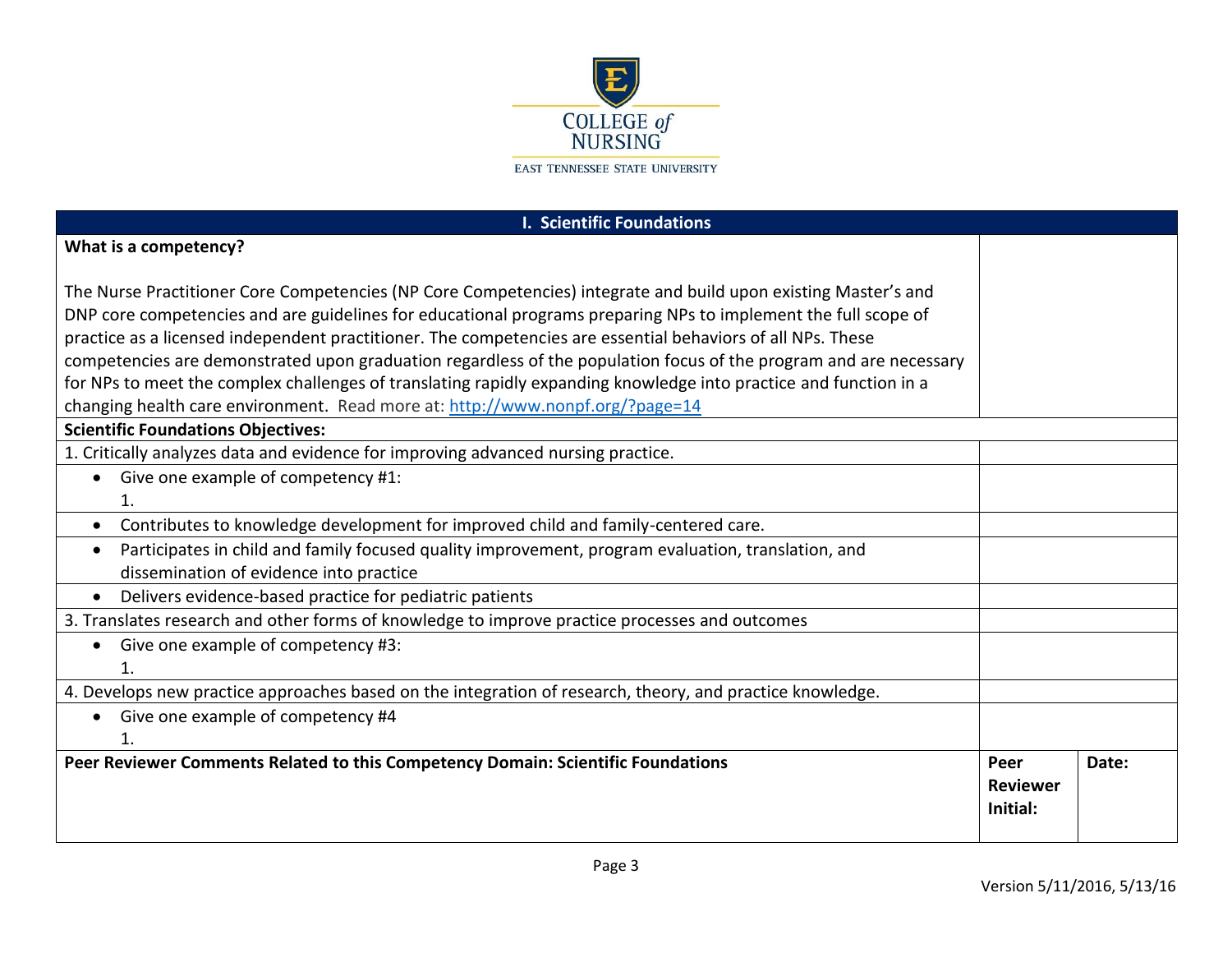

| II. Leadership                                                                                                                          |                                     |       |
|-----------------------------------------------------------------------------------------------------------------------------------------|-------------------------------------|-------|
| <b>Leadership Objectives</b>                                                                                                            |                                     |       |
| 1. Assumes complex and advanced leadership roles to initiate and guide change.                                                          |                                     |       |
| Give one example of competency #1:<br>$\bullet$<br>1.                                                                                   |                                     |       |
| Advocates for unrestricted access to quality cost effective care within health care agencies for children and<br>$\bullet$<br>families. |                                     |       |
| 4. Advocates for improved access, quality, and cost effective healthcare.                                                               |                                     |       |
| Give one example of competency #4:<br>$\bullet$<br>1.                                                                                   |                                     |       |
| 6. Communicates practice knowledge effectively, orally and in writing.                                                                  |                                     |       |
| 7. Participates in professional organizations and activities that influence advanced practice nursing and/or health                     |                                     |       |
| outcomes of population focus.                                                                                                           |                                     |       |
| Give one example of competency #7:<br>$\mathbf{1}$                                                                                      |                                     |       |
| Peer Reviewer Comments Related to this Competency Domain: Leadership                                                                    | Peer<br><b>Reviewer</b><br>Initial: | Date: |
| <b>III. Quality</b>                                                                                                                     |                                     |       |
| <b>Quality Objectives</b>                                                                                                               |                                     |       |
| 1. Uses best available evidence to continuously improve quality of clinical practice.                                                   |                                     |       |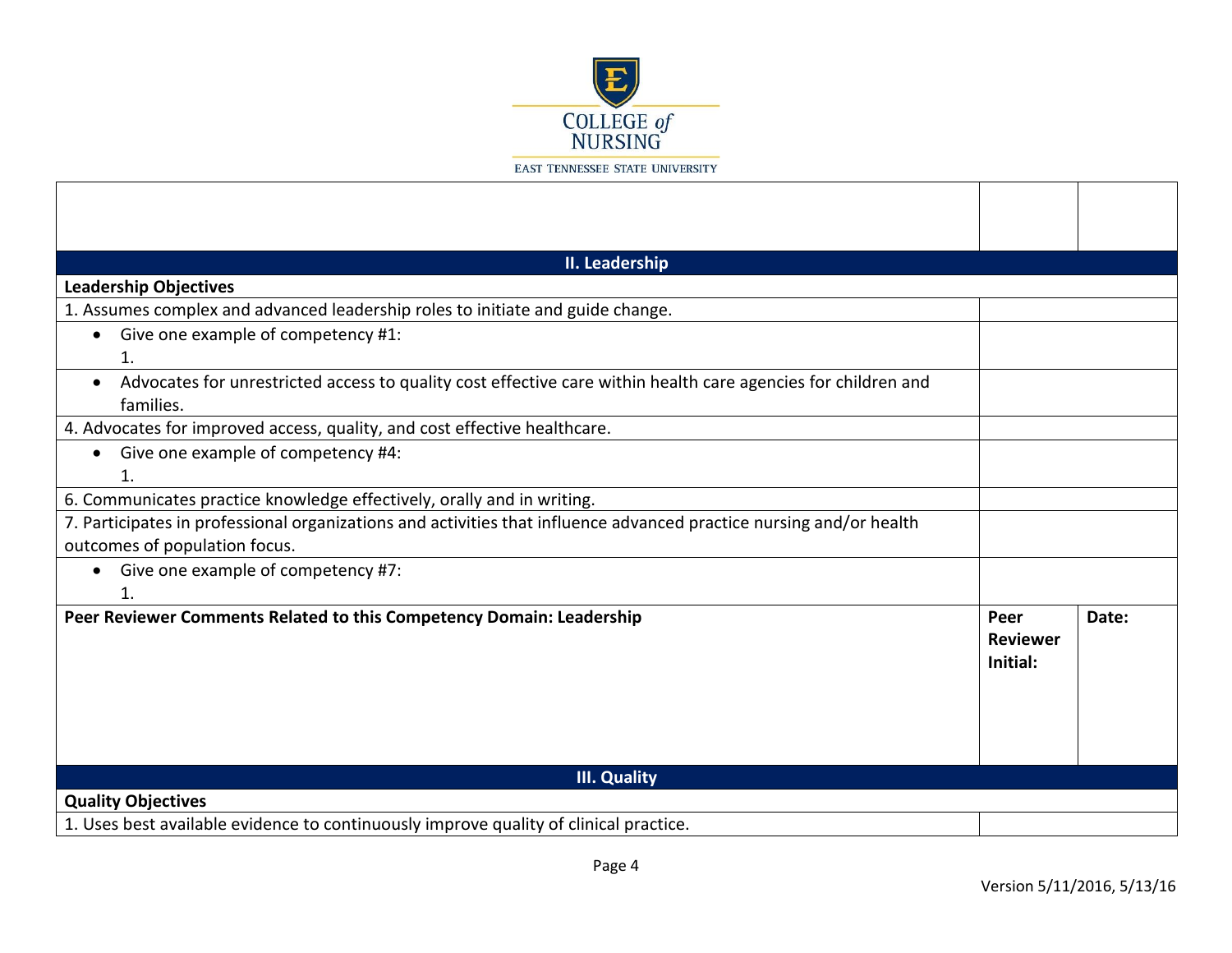

| Participates in the review of assigned UDS measures.<br>$\bullet$                                                                                      |                                     |       |
|--------------------------------------------------------------------------------------------------------------------------------------------------------|-------------------------------------|-------|
| Recognizes the importance of collaborating with local, state, and national child organizations to foster best<br>$\bullet$                             |                                     |       |
| practices and child safety.                                                                                                                            |                                     |       |
| Peer Reviewer Comments Related to this Competency Domain: Quality                                                                                      | Peer<br><b>Reviewer</b><br>Initial: | Date: |
| <b>IV. Practice Inquiry</b>                                                                                                                            |                                     |       |
| <b>Practice Inquiry Objectives</b>                                                                                                                     |                                     |       |
| 2. Generates knowledge from clinical practice to improve practice and patient outcomes.                                                                |                                     |       |
| Ensures pediatric assent and consent, and/or parental permission when conducting clinical inquiry.<br>$\bullet$                                        |                                     |       |
| Promotes research that is child-centered and contributes to positive change in the health of or the health care<br>$\bullet$<br>delivered to children. |                                     |       |
| 3. Applies clinical investigative skills to improve health outcomes.                                                                                   |                                     |       |
| 6. Analyzes clinical guidelines for individualized application into practice.                                                                          |                                     |       |
| Peer Reviewer Comments Related to this Competency Domain: Practice Inquiry                                                                             | Peer<br><b>Reviewer</b><br>Initial: | Date: |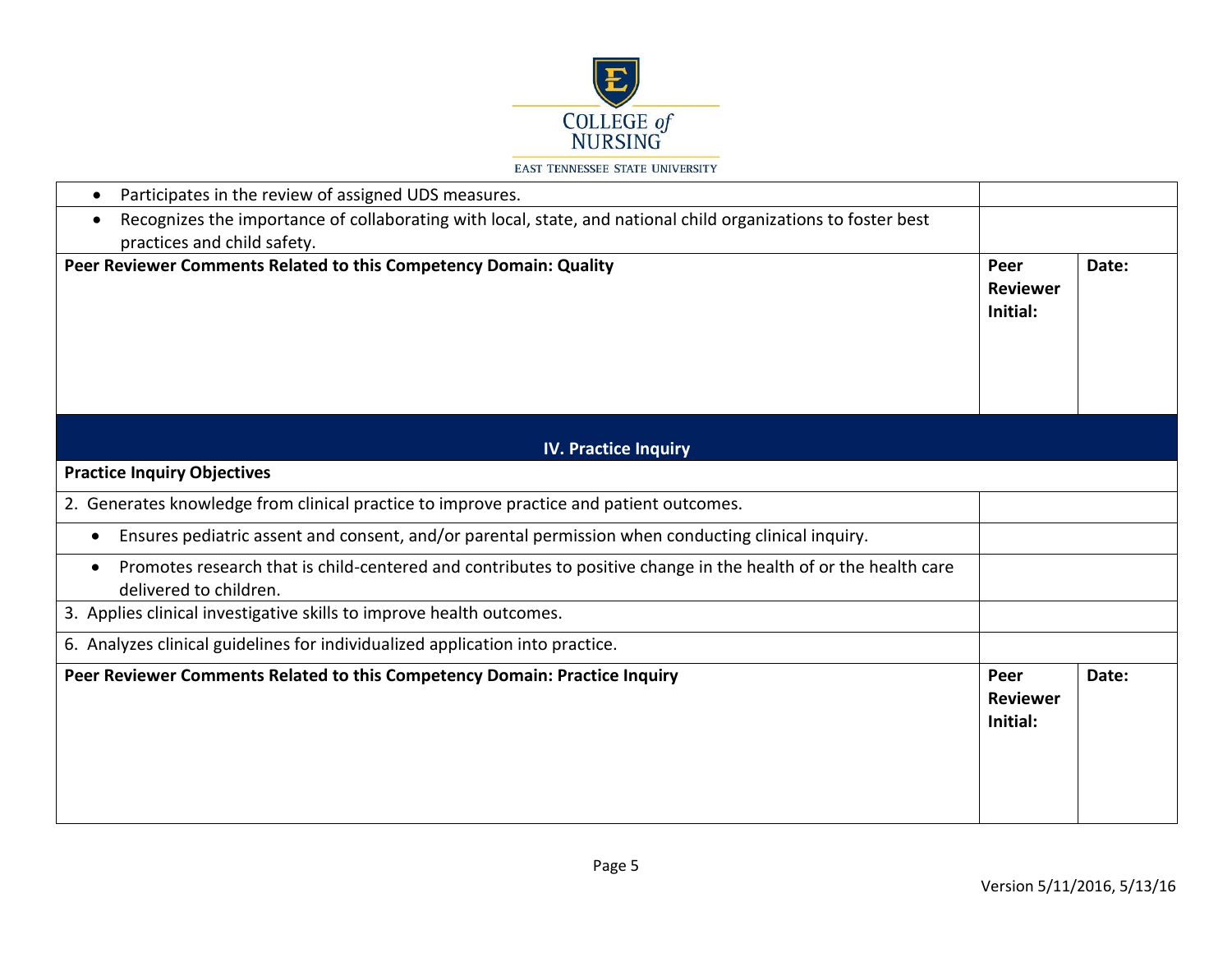

| V. Technology and Information Literacy                                                                                                                                    |  |  |
|---------------------------------------------------------------------------------------------------------------------------------------------------------------------------|--|--|
| <b>Technology and Information Literacy Objectives</b>                                                                                                                     |  |  |
| 1. Integrates appropriate technologies for knowledge management to improve health care.                                                                                   |  |  |
| List 3 technologies used to manage patient's healthcare.                                                                                                                  |  |  |
| 1.<br>2.                                                                                                                                                                  |  |  |
| 3.                                                                                                                                                                        |  |  |
| Promotes development of information systems to assure inclusion of data appropriate to pediatric patients,<br>$\bullet$<br>including developmental and physiologic norms. |  |  |
| Considers developmental level of child and the family when translating health information to support positive<br>health outcomes                                          |  |  |
| Uses pediatric focused simulation based on learning to improve practice.                                                                                                  |  |  |
| 3. Demonstrates information literacy skills in complex decision making.                                                                                                   |  |  |
| 5. Uses technology systems that capture data on variables for the evaluation of nursing care.                                                                             |  |  |
| Obtains and accurately documents a relevant health history for patients of all ages using collateral information<br>$\bullet$<br>as needed.                               |  |  |
| Performs and accurately documents appropriate comprehensive and symptom-focused physical exams on<br>patients.                                                            |  |  |
| Performs and adequately documents procedures in EMR<br>$\bullet$                                                                                                          |  |  |
| Competently and independently performs, documents, and bills appropriately for 1, 2, and 3 or more<br>procedures evidenced by EMR examples or return demonstration.       |  |  |
| Uses data from information systems to improve practice.<br>$\bullet$                                                                                                      |  |  |
| Has patient office visit documented in electronic health record and finalized within 24 hours.                                                                            |  |  |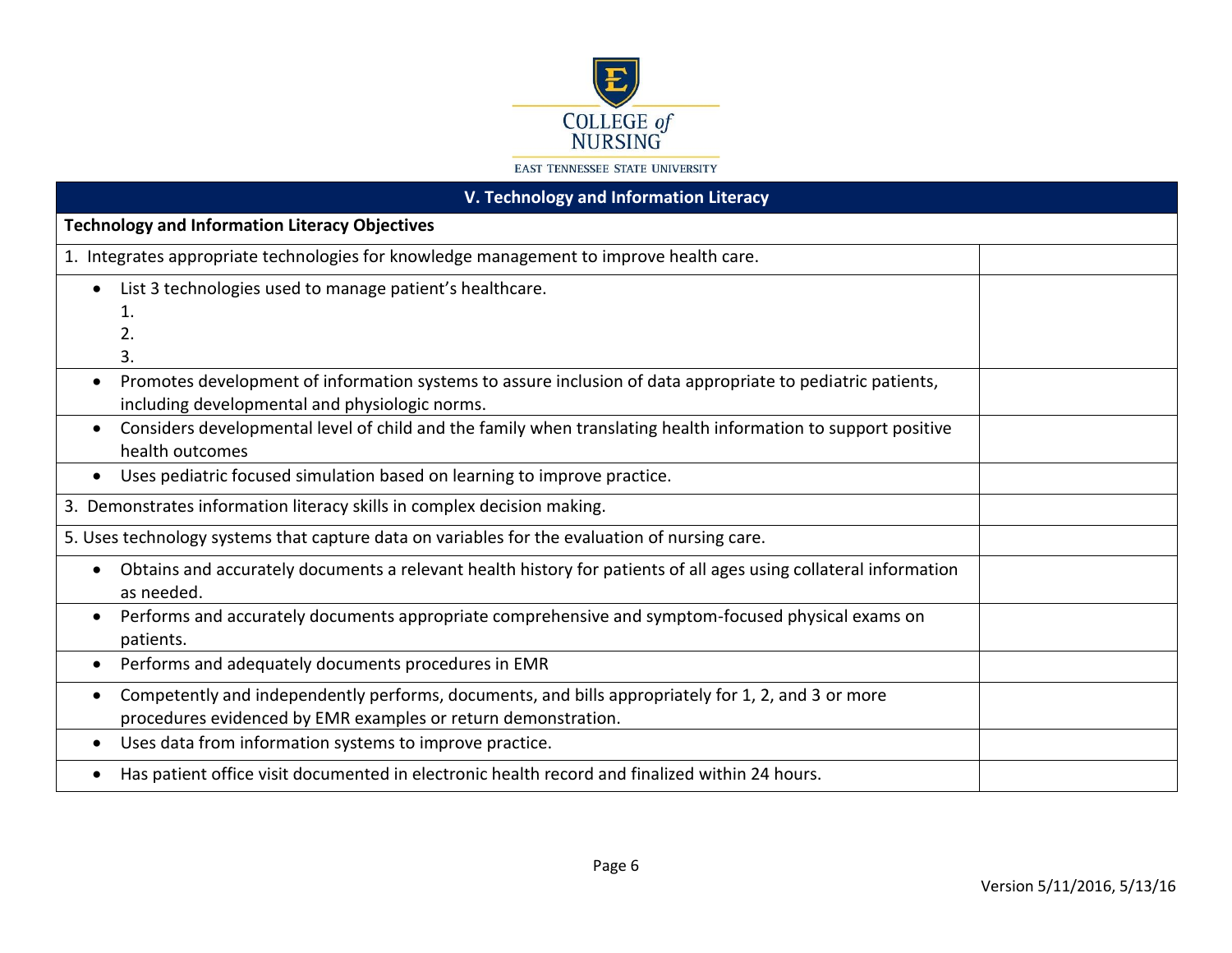

| Peer Reviewer Comments Related to this Competency Domain: Technology and Information Literacy                                                                                                  | Peer<br><b>Reviewer</b><br>Initial: | Date: |
|------------------------------------------------------------------------------------------------------------------------------------------------------------------------------------------------|-------------------------------------|-------|
| <b>VI. Policy</b>                                                                                                                                                                              |                                     |       |
| <b>Policy Objectives</b>                                                                                                                                                                       |                                     |       |
| 1. Demonstrates an understanding of the interdependence of policy and practice.                                                                                                                |                                     |       |
| Adheres to East Tennessee State University policies and procedures<br>$\bullet$                                                                                                                |                                     |       |
| Advocates for local, state, and national policies to address the unique needs of children and families.<br>٠                                                                                   |                                     |       |
| Uses relevant policy specific to children to direct appropriate patient care, and to advocate against financial and legislative<br>$\bullet$<br>restrictions that limit access or opportunity. |                                     |       |
| 2. Advocates for ethical policies that promote access, equity, quality, and cost.                                                                                                              |                                     |       |
| Give one example of competency #2:<br>$\bullet$<br>$\mathbf{1}$ .                                                                                                                              |                                     |       |
| Peer Reviewer Comments Related to this Competency Domain: Policy                                                                                                                               | Peer<br><b>Reviewer</b><br>Initial: | Date: |
| <b>VII. Health Delivery System</b>                                                                                                                                                             |                                     |       |
| <b>Health Delivery System Objectives</b>                                                                                                                                                       |                                     |       |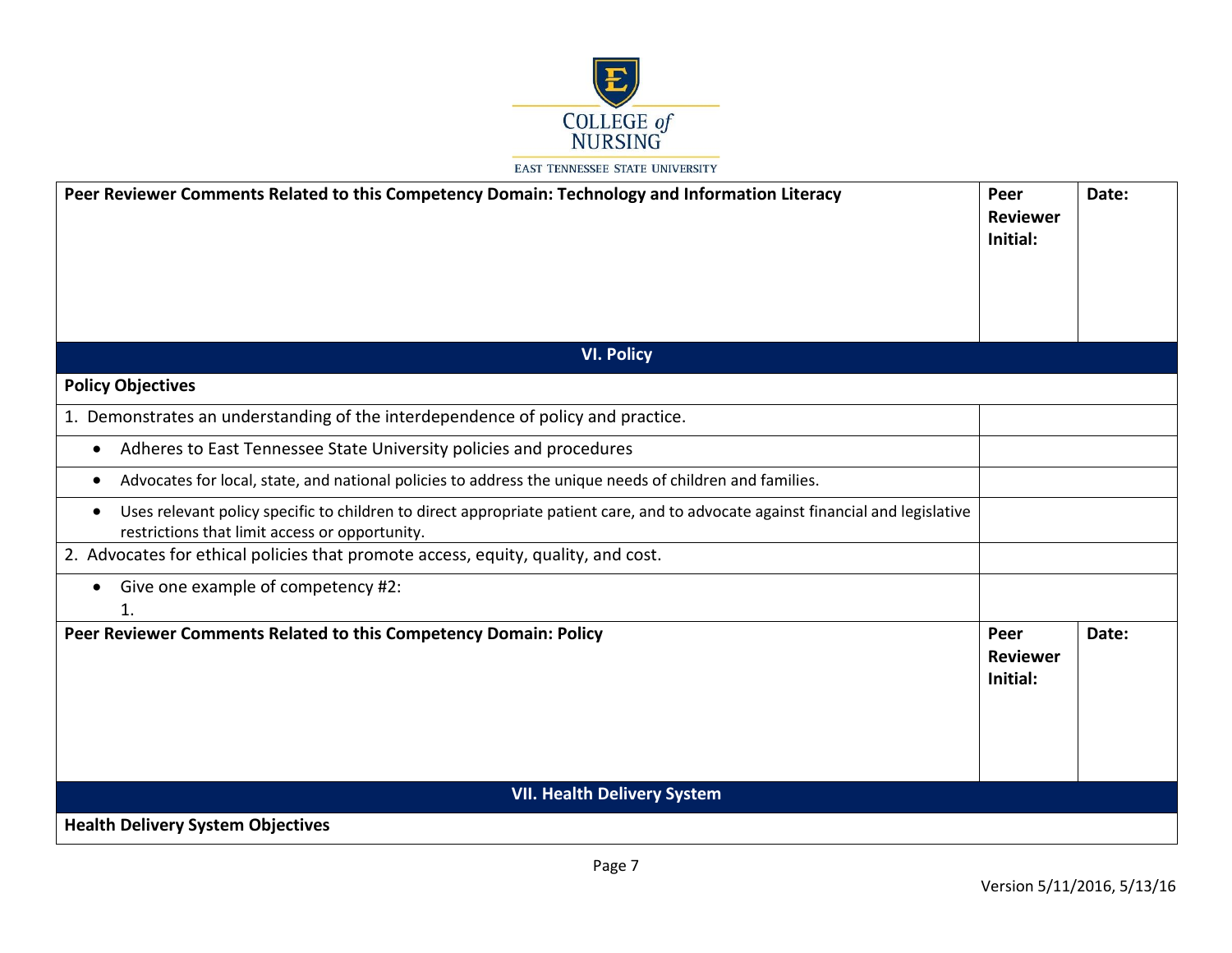

| 1. Applies knowledge of organizational practices and complex systems to improve health care delivery.                                                                                                                                                                                                                                                                                              |  |
|----------------------------------------------------------------------------------------------------------------------------------------------------------------------------------------------------------------------------------------------------------------------------------------------------------------------------------------------------------------------------------------------------|--|
| Optimizes outcomes for children and their families by facilitating access to other health care services (e.g. mental health)<br>$\bullet$<br>or to community and educational settings.                                                                                                                                                                                                             |  |
| Facilitates parent-child shared management and transition to adult care as developmentally appropriate.<br>$\bullet$                                                                                                                                                                                                                                                                               |  |
| Applies knowledge of family, child development, healthy work environment standards and organizational theories and<br>$\bullet$<br>systems to support safe, high quality, and cost effective care within health care delivery systems.                                                                                                                                                             |  |
| Facilitates transitions across settings including health care, mental health, community and educational services to<br>$\bullet$<br>optimize outcomes.                                                                                                                                                                                                                                             |  |
| Follows facilities policies to reduce environmental health risks.<br>$\bullet$                                                                                                                                                                                                                                                                                                                     |  |
| Collaborates in planning for transitions across the continuum of care.<br>$\bullet$                                                                                                                                                                                                                                                                                                                |  |
| Follows legal regulations for nurse practitioner practice, including reimbursement of services.<br>$\bullet$                                                                                                                                                                                                                                                                                       |  |
| 6. Analyzes organizational structure, functions, and resources to improve the delivery of care.                                                                                                                                                                                                                                                                                                    |  |
| Reviewed JCCHC Organizational Structure and Phone Extension Trees<br>$\bullet$                                                                                                                                                                                                                                                                                                                     |  |
| Reviewed the contents of the supply room<br>٠                                                                                                                                                                                                                                                                                                                                                      |  |
| Located the AED equipment in the facility<br>$\bullet$                                                                                                                                                                                                                                                                                                                                             |  |
| Located the emergency cart and reviewed contents.<br>$\bullet$                                                                                                                                                                                                                                                                                                                                     |  |
| Demonstrated use of electronics in patient rooms<br>$\bullet$                                                                                                                                                                                                                                                                                                                                      |  |
| Demonstrates the retrieval of the following clinical guidelines:<br>Hypertension: http://www.aafp.org/afp/2012/0401/p693.html<br>$\circ$<br>Diabetes: http://www.ndei.org/ADA-diabetes-management-guidelines-children-adolescents-type-1-<br>$\circ$<br>diabetes-type-2-diabetes.aspx<br>Obesity: file:///C:/Users/localuser/Downloads/FINAL-Standalone-Pediatric-Obesity-Guideline.pdf<br>$\circ$ |  |
| Pap Smear: http://journals.lww.com/greenjournal/documents/PB109 Cervical Cytology Screening.pdf<br>$\circ$                                                                                                                                                                                                                                                                                         |  |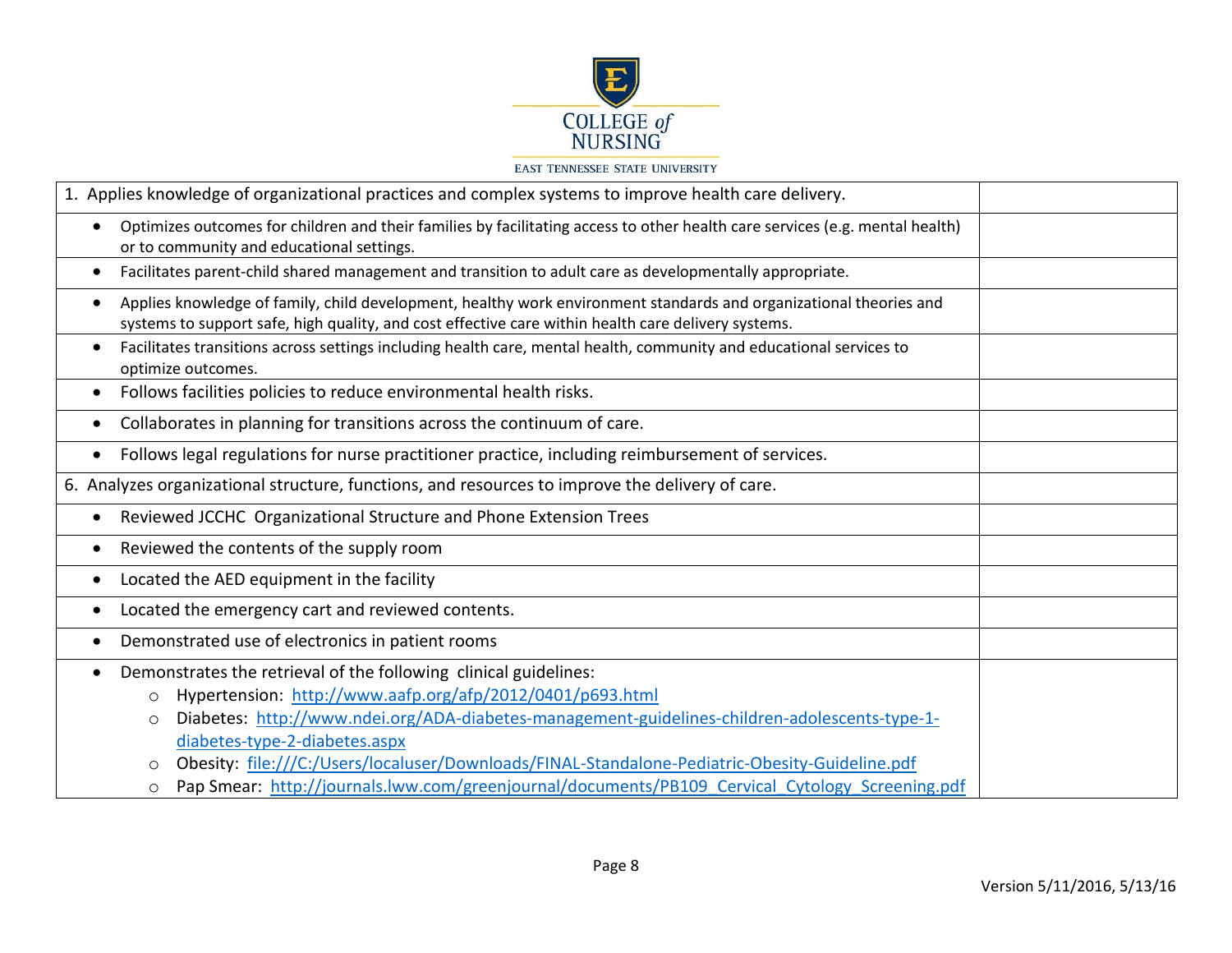

| Peer Reviewer Comments Related to this Competency Domain: Health Delivery System                                                              | Peer<br><b>Reviewer</b><br>Initial: | Date: |
|-----------------------------------------------------------------------------------------------------------------------------------------------|-------------------------------------|-------|
| <b>VIII. Ethics</b>                                                                                                                           |                                     |       |
| <b>Ethics Objectives</b>                                                                                                                      |                                     |       |
| 1. Integrates ethical principles in decision making.                                                                                          |                                     |       |
| One example of Beneficence:<br>$\bullet$<br>1.                                                                                                |                                     |       |
| One example of Nonmaleficence :<br>$\bullet$<br>1.                                                                                            |                                     |       |
| One example of Autonomy<br>$\bullet$<br>1.                                                                                                    |                                     |       |
| One example of Justice<br>1.                                                                                                                  |                                     |       |
| 3. Applies ethically sound solutions to complex issues related to individuals, populations, and systems of care evidence<br>by verbal recall. |                                     |       |
| Peer Reviewer Comments Related to this Competency Domain: Ethics                                                                              | Peer<br><b>Reviewer</b><br>Initial: | Date: |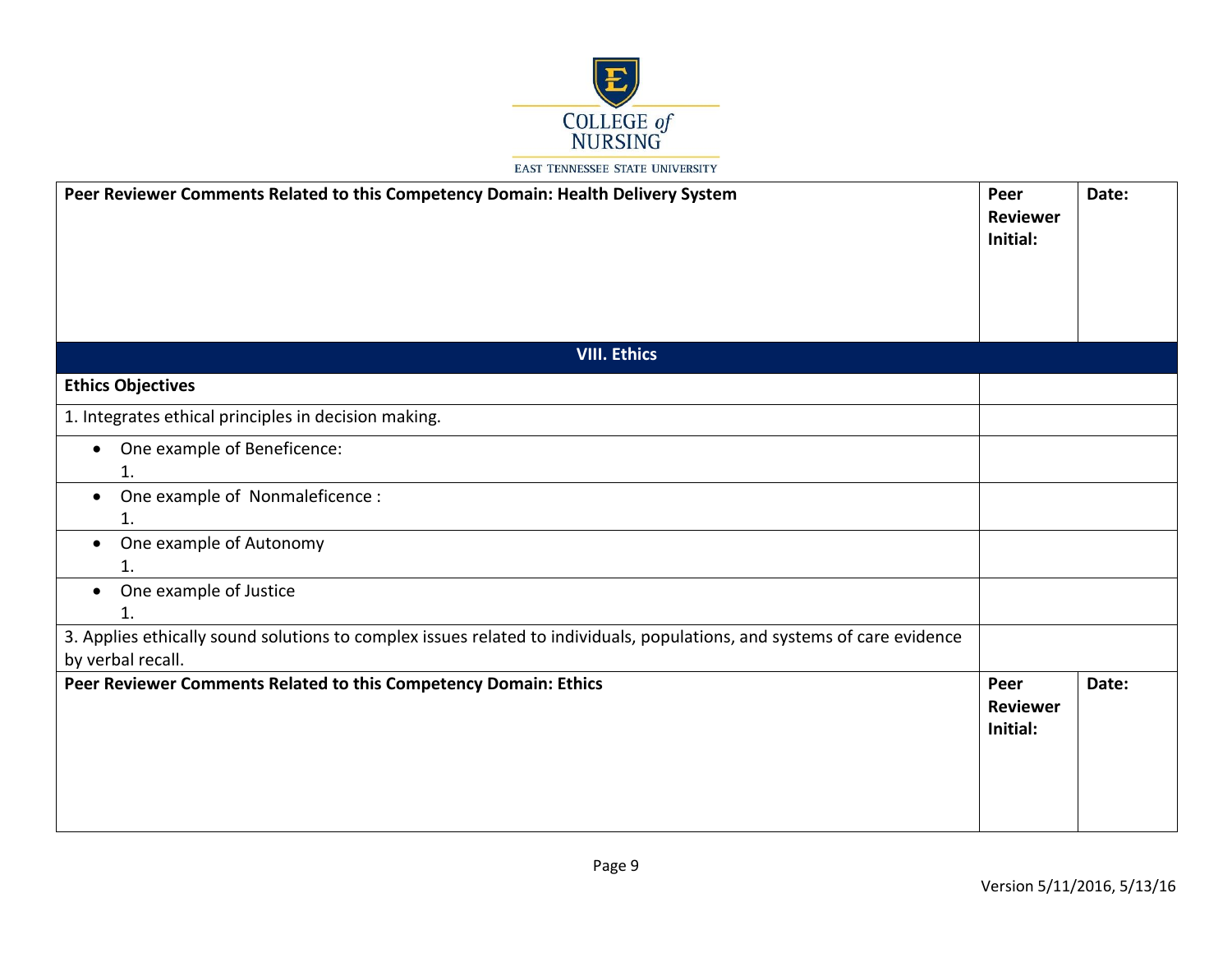

| IX. Independent Practice Competencies                                                                                                                                                                                                                            |  |  |
|------------------------------------------------------------------------------------------------------------------------------------------------------------------------------------------------------------------------------------------------------------------|--|--|
| <b>Independent Practice Objectives</b>                                                                                                                                                                                                                           |  |  |
| 1. Functions as a licensed independent practitioner.                                                                                                                                                                                                             |  |  |
| Conducts age appropriate comprehensive advanced physical, mental and developmental assessment across pediatric life<br>span.                                                                                                                                     |  |  |
| Assesses growth, development and mental/behavioral health status across the pediatric life span.<br>$\bullet$<br>Growth/Development Charts: http://www.cdc.gov/growthcharts/                                                                                     |  |  |
| Assesses for evidence of physical, emotional or verbal abuse, neglect and the effects of violence on the child and<br>$\bullet$<br>adolescent.                                                                                                                   |  |  |
| Analyzes the family system (i.e. family structure, cultural influences etc.) to identify contributing factors that might<br>$\bullet$<br>influence the health of the child/adolescent and/or family                                                              |  |  |
| Assesses patient's, family's, or caregiver's knowledge and behavior regarding age appropriate health indicators and health<br>$\bullet$<br>risks.                                                                                                                |  |  |
| Performs age appropriate comprehensive and problem-focused physical exams.<br>$\bullet$                                                                                                                                                                          |  |  |
| Performs a systematic review of normal and abnormal findings resulting in a differential diagnoses encompassing<br>$\bullet$<br>anatomical, physiological, motor, cognitive, developmental, psychological, and social behavior across the pediatric<br>lifespan. |  |  |
| Identifies nutritional conditions and behavioral feeding issues and implements appropriate educational, dietary or medical<br>$\bullet$<br>treatments/interventions.                                                                                             |  |  |
| Interprets age-appropriate, developmental and condition-specific screening and diagnostic studies to diagnosis and<br>$\bullet$<br>manage the well, minor acute, or chronic conditions in the pediatric scope of practice.                                       |  |  |
| Promotes healthy nutritional and physical activity practices.<br>$\bullet$                                                                                                                                                                                       |  |  |
| Provides health maintenance and health promotion services across the pediatric lifespan.                                                                                                                                                                         |  |  |
| Activates child protection services, and recommends/incorporates other resources on behalf of children or families at risk                                                                                                                                       |  |  |
| Partners with families to coordinate family centered community and health care services as needed for specialty care and<br>family support.                                                                                                                      |  |  |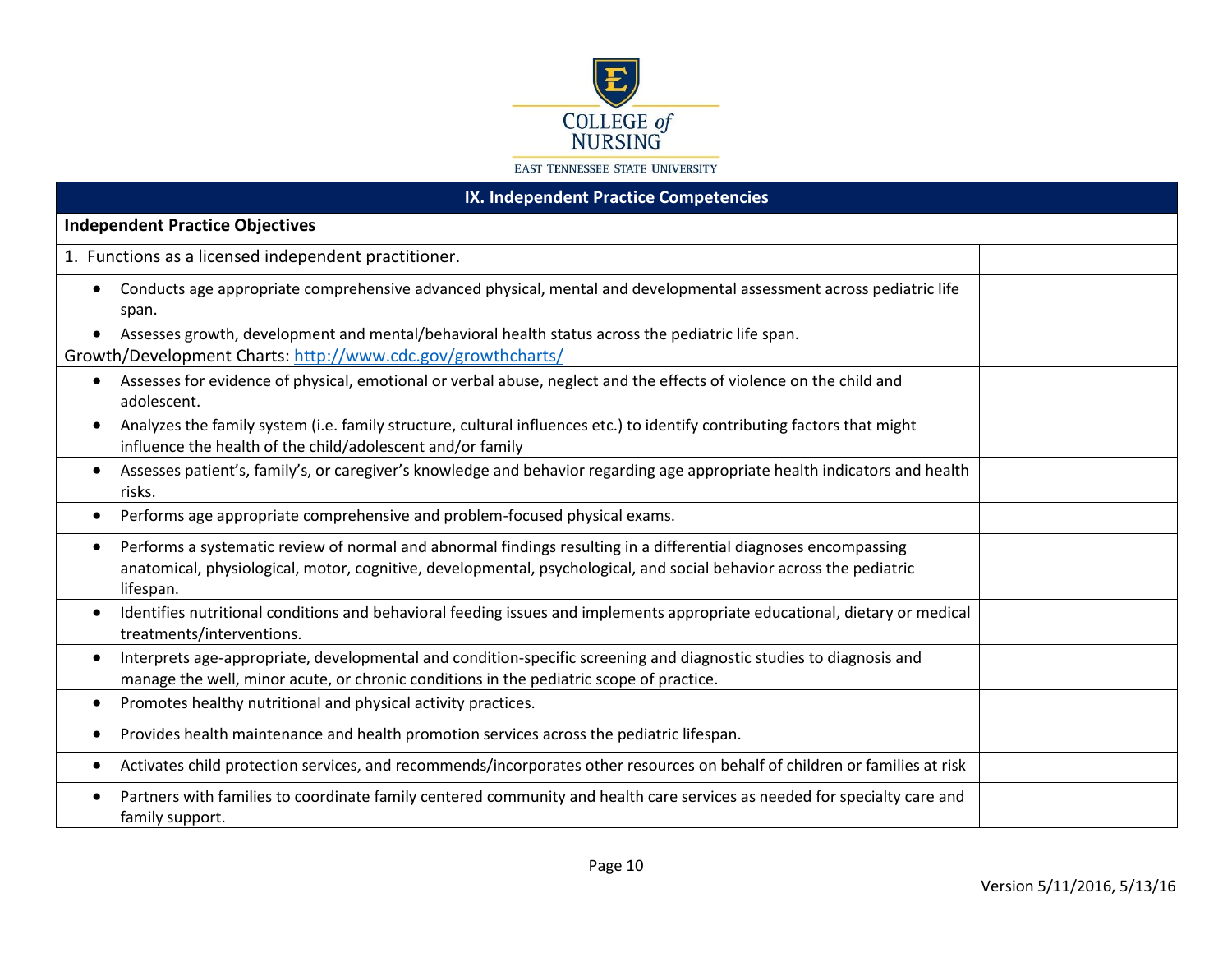

|           | Incorporates health objectives and recommendations for accommodations, as appropriate, into educational plans (IEP)                                                                                                                                                                                                                                                                                                                                  |       |
|-----------|------------------------------------------------------------------------------------------------------------------------------------------------------------------------------------------------------------------------------------------------------------------------------------------------------------------------------------------------------------------------------------------------------------------------------------------------------|-------|
| $\bullet$ | Assists the parent/child in coping with developmental behaviors and facilitates the child's developmental potential.                                                                                                                                                                                                                                                                                                                                 |       |
| $\bullet$ | Recognizes and integrates the perspectives of intradisciplinary collaboration in developing and implementing the plan of<br>care.                                                                                                                                                                                                                                                                                                                    |       |
| $\bullet$ | Understands the complexity and interaction of nonpharmacologic and pharmacologic therapies required in the care of<br>children.                                                                                                                                                                                                                                                                                                                      |       |
| $\bullet$ | Maintains current unencumbered licensure as an RN in Tennessee or compact state: Exp Date:                                                                                                                                                                                                                                                                                                                                                           |       |
| $\bullet$ | Maintains current National Credentialing Certification: Exp Date:                                                                                                                                                                                                                                                                                                                                                                                    |       |
| $\bullet$ | Maintains current licensure as an APN in Tennessee or other compact state every 2 years: Exp Date:                                                                                                                                                                                                                                                                                                                                                   |       |
| $\bullet$ | Maintains current fitness to prescribe in the state on Tennessee every 2 years: Exp Date:                                                                                                                                                                                                                                                                                                                                                            |       |
| $\bullet$ | Attains a minimum of two (2) contact hours of continuing education designed specifically to address controlled<br>substance prescribing practices. The continuing education must include instruction in the Tennessee<br>Department of Health's treatment guidelines on opioids, benzodiazepines, barbiturates, and carisoprodol, and<br>may include such other topics as medicine addiction and risk management tools:<br>Number of Hours Attained: |       |
| $\bullet$ | Read Universal Precautions when prescribing opioids: http://www.opioidprescribing.com/overview                                                                                                                                                                                                                                                                                                                                                       | Date: |
| $\bullet$ | Initiates a pain contract with all patients who are prescribed opioids.                                                                                                                                                                                                                                                                                                                                                                              | Date: |
| $\bullet$ | Review Guidelines for prescribing opioids http://www.cdc.gov/drugoverdose/prescribing/common-elements.html                                                                                                                                                                                                                                                                                                                                           | Date: |
| $\bullet$ | Review DIRE Tool for risk assessment http://integratedcare-nw.org/DIRE score.pdf                                                                                                                                                                                                                                                                                                                                                                     | Date: |
| $\bullet$ | CSMD Registered and demonstrates use<br>https://www.tncsmd.com/Login.aspx?ReturnUrl=%2fdefault.aspx                                                                                                                                                                                                                                                                                                                                                  |       |
| $\bullet$ | Review Opioid Risk Management http://www.painedu.org/soapp.asp                                                                                                                                                                                                                                                                                                                                                                                       | Date: |
|           | Review NIDA Screen Assist Tool: https://www.drugabuse.gov/sites/default/files/pdf/nmassist.pdf                                                                                                                                                                                                                                                                                                                                                       |       |
| $\bullet$ | Review TN Dept. of Health Chronic Pain Guidelines                                                                                                                                                                                                                                                                                                                                                                                                    | Date: |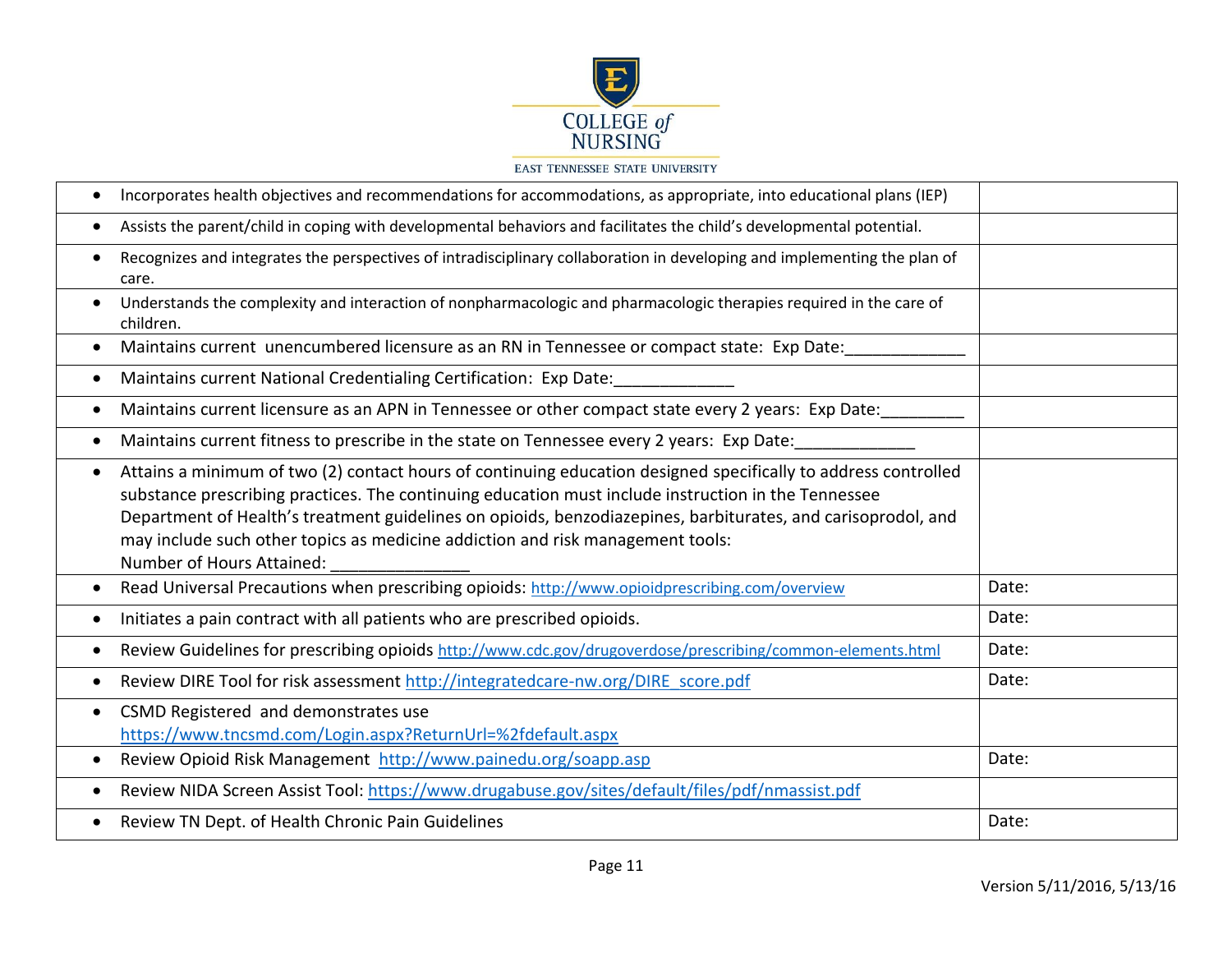

|  |  | <b>EAST TENNESSEE STATE UNIVERSITY</b> |  |
|--|--|----------------------------------------|--|
|  |  |                                        |  |

| http://www.tn.gov/assets/entities/health/attachments/ChronicPainGuidelines.pdf                                                                                                                      |
|-----------------------------------------------------------------------------------------------------------------------------------------------------------------------------------------------------|
| <b>ANCC Certification: Exp Date:</b>                                                                                                                                                                |
| ANCC Certified NP: Maintains 100 contact hours of continuing education relevant to the nurse practitioner's<br>$\bullet$<br>role and population focus. (ANCC Half Category 1 and Half Category 2-6) |
| ANCC Certified NP: Maintains 25 contact hours of pharmacotherapeutics to fulfill their Category 1 requirement.<br>$\bullet$                                                                         |
| ANCC Certified NP: Completion of a minimum of 1000 practice hours in population/specialty over the past 5<br>$\bullet$<br>years for re-certification.                                               |
| <b>ANNP Certification: Exp Date:</b>                                                                                                                                                                |
| AANP--Through December 2016, the requirements established by AANPCP for renewal of certification include the                                                                                        |
| following:                                                                                                                                                                                          |
| Completion of 1000 hours of clinical practice as a nurse practitioner in the NP's population focus.                                                                                                 |
| Obtain 75 contact hours of continuing education relevant to the nurse practitioner's role and population focus.<br>$\bullet$                                                                        |
| Must have been completed within the current 5-year period of certification.                                                                                                                         |
| <b>ANNP Certification:</b>                                                                                                                                                                          |
| AANP--Beginning January 1, 2017, the requirements established by AANPCP for recertification will change to include                                                                                  |
| the:                                                                                                                                                                                                |
| Completion of 1000 hours of clinical practice as a nurse practitioner in the NP's population focus.<br>$\bullet$                                                                                    |
| Obtain 100 contact hours of continuing education (CE) relevant to the nurse practitioner's role and population<br>$\bullet$                                                                         |
| focus; at least 25 of these CEs must be pharmacology credits.                                                                                                                                       |
| Must have been completed within the current 5-year period of certification                                                                                                                          |
| Preceptorship of graduate level students in the advanced practice role is an available CE option not to exceed up to 25                                                                             |
| credits of non-pharmacology CE                                                                                                                                                                      |
| Exp Date:                                                                                                                                                                                           |
| <b>PNCB Certification:</b>                                                                                                                                                                          |
| Recertification Yearly. Date on Wallet Card:                                                                                                                                                        |
| 4 required PNCB Pediatric Updates and 15 hours of pediatric pharmacology within a 7-Year Recert Tracking Cycle assigned<br>by PNCB.                                                                 |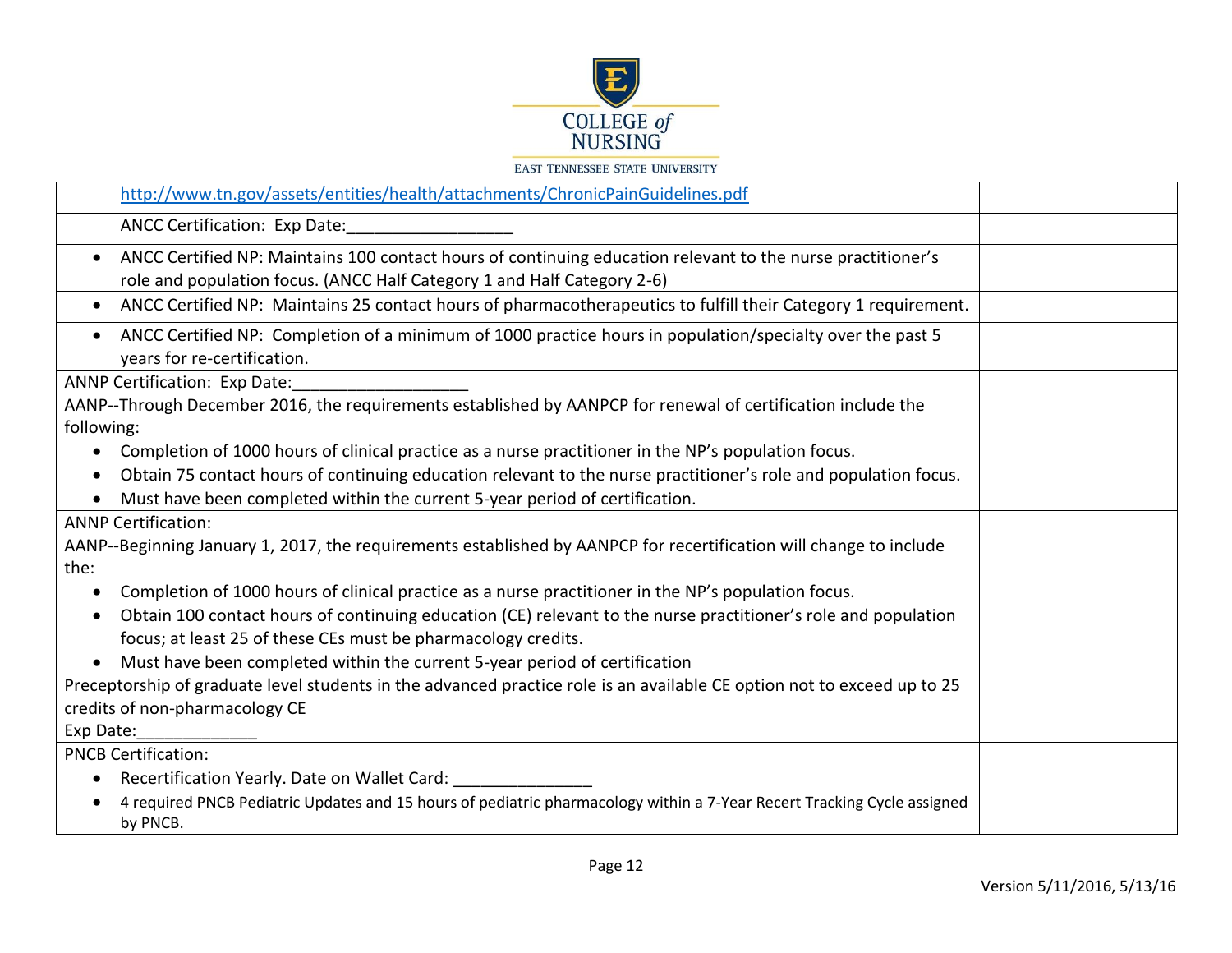

| Maintains health care provider CPR certification approved by the American Heart Association every 2 years.<br>Exp Date:                           |       |
|---------------------------------------------------------------------------------------------------------------------------------------------------|-------|
| Maintains privileging (as appropriate)<br>$\bullet$                                                                                               |       |
| Maintains current DEA licensure: Exp Date:                                                                                                        |       |
| Reviewed and understand the Tenn. Code Ann 63-7-123 regarding Prescription Rules and Regulations<br>(http://www.lexisnexis.com/hottopics/tncode/) | Date: |
| Reviewed and understand the treatment of pain policy. (http://share.tn.gov/sos/rules/1000/1000-<br>$\bullet$<br>04.20150622.pdf)                  | Date: |
| Registered in CSMD (Demonstrated Access) (https://www.tncsmd.com/Login.aspx?ReturnUrl=%2fdefault.aspx)<br>$\bullet$                               |       |
| Performs primary care procedures as credentialed:                                                                                                 |       |
| Pneumatic ottoscope exam                                                                                                                          |       |
| Suturing—estimated number performed this year                                                                                                     |       |
| Incision and Drainage - estimated number performed this year ___________                                                                          |       |
| Nail Removal- estimated number performed this year ___________                                                                                    |       |
| Clinical Breast Exam-- estimated number performed this year _                                                                                     |       |
| Cryotherapy -- estimated number performed this year ____________                                                                                  |       |
| Use of Welch Allyn, AudioScope-- estimated number performed this year _                                                                           |       |
| Skin tag removal with high temp disposable cautery tool-(sharp excision/silver nitrate) estimated number<br>performed this year                   |       |
| X-ray interpretation-- estimated number performed this year ___________                                                                           |       |
| 12 Lead EKG interpretation-- estimated number performed this year _________                                                                       |       |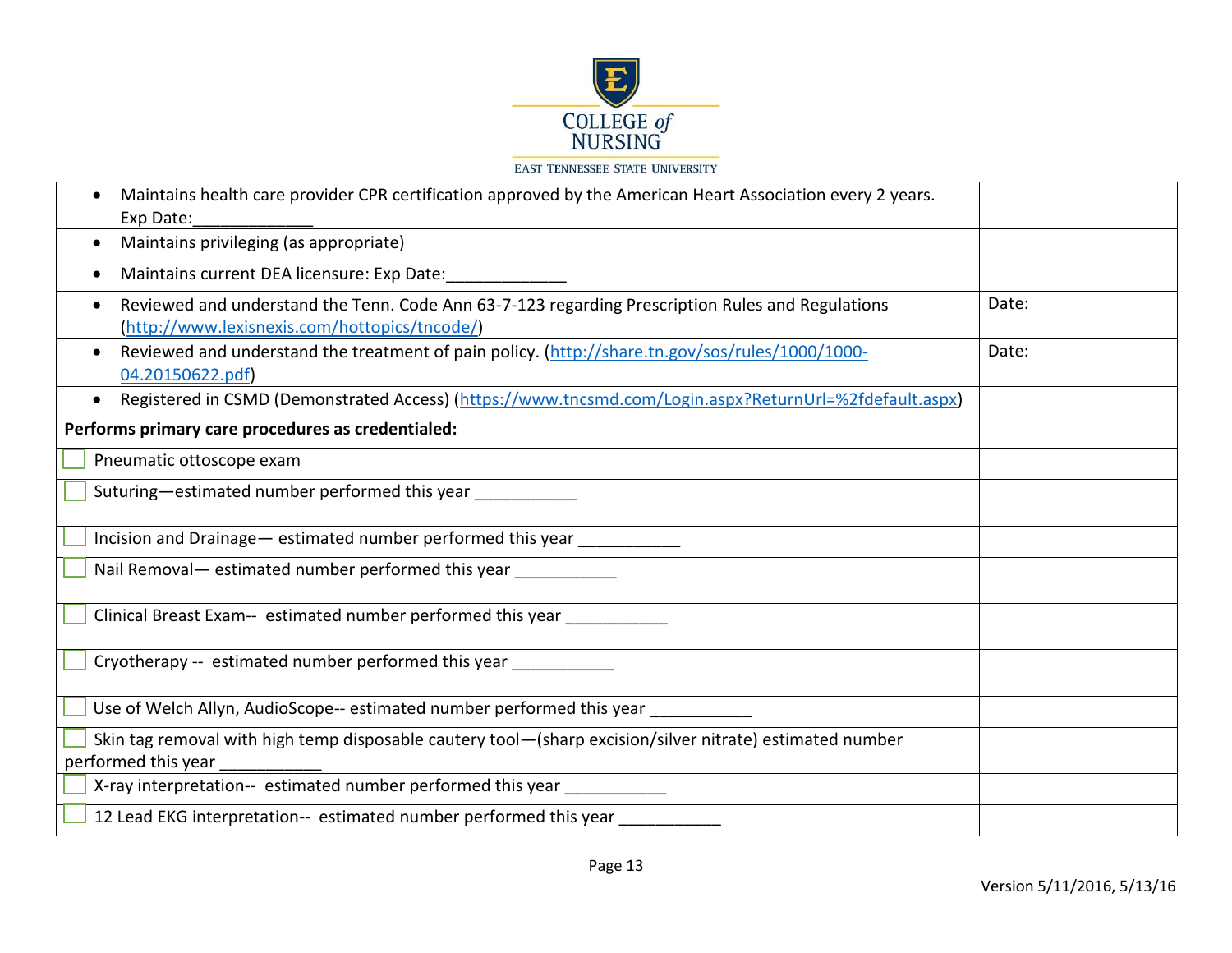

| Splinter removal-- estimated number performed this year ____________               |  |
|------------------------------------------------------------------------------------|--|
| Splinting of extremity-- estimated number performed this year ___________          |  |
| Critical Lab interpretation-(Glucose, PT/INR) estimated number performed this year |  |
| Telehealth Equipment Use-- estimated number performed this year ____________       |  |
| Other procedures as listed below:                                                  |  |
|                                                                                    |  |
|                                                                                    |  |
|                                                                                    |  |
|                                                                                    |  |
|                                                                                    |  |
|                                                                                    |  |
|                                                                                    |  |
|                                                                                    |  |
|                                                                                    |  |
|                                                                                    |  |
|                                                                                    |  |
|                                                                                    |  |
|                                                                                    |  |
|                                                                                    |  |
|                                                                                    |  |
|                                                                                    |  |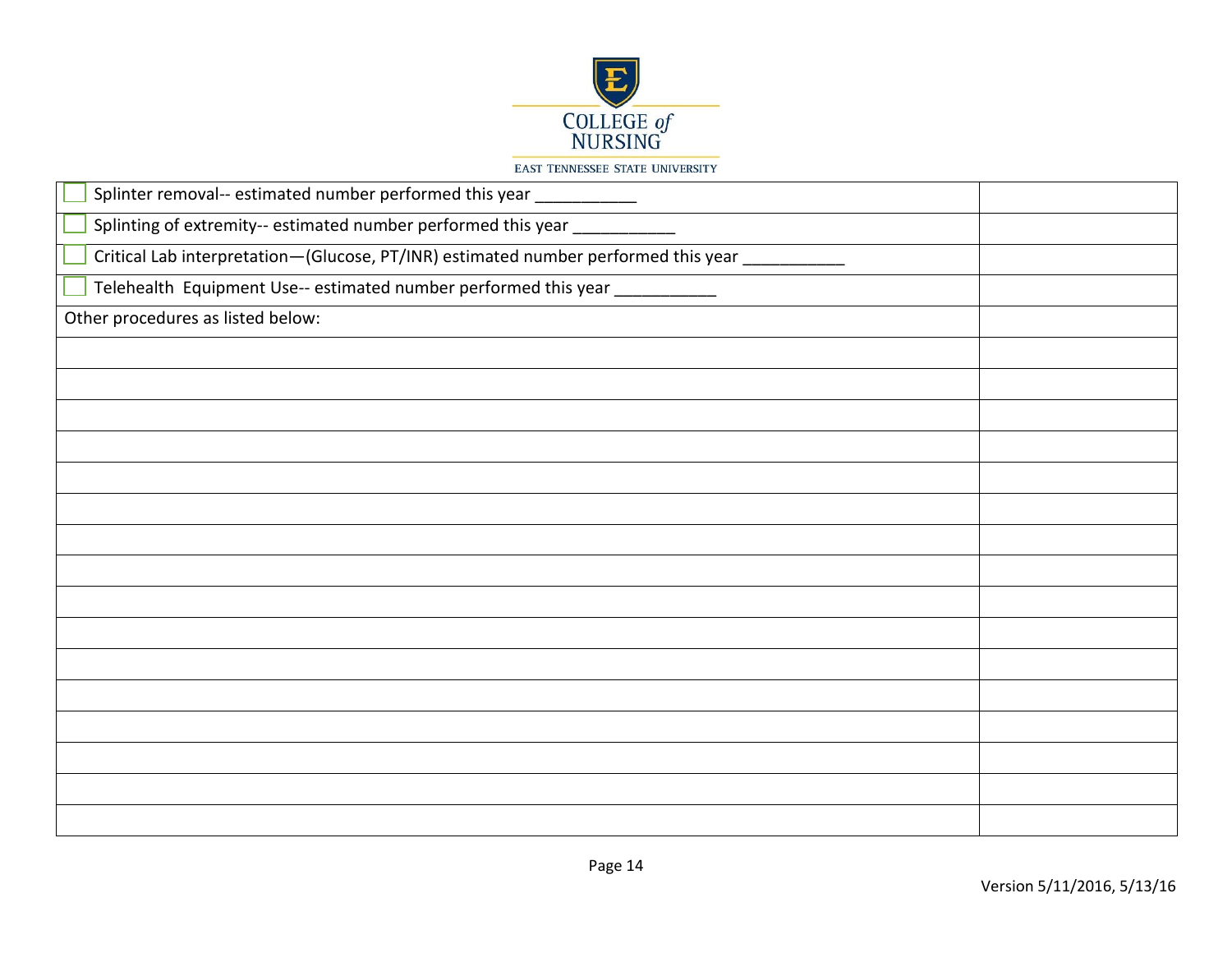

| I have read the Tenn. Code Ann. § 63-7-126<br>$\bullet$<br>(f) An advanced practice nurse shall only perform invasive procedures involving any<br>portion of the spine, spinal cord, sympathetic nerves of the spine or block of major<br>peripheral nerves of the spine in any setting not licensed under title 68, chapter 11 under<br>the direct supervision of a Tennessee physician licensed pursuant to chapter 6 or 9 of this<br>title who is actively practicing spinal injections and has current privileges to do so at a<br>facility licensed pursuant to title 68, chapter 11. The direct supervision provided by a<br>physician in this subsection (f) shall only be offered by a physician who meets the<br>qualifications established in § 63-6-241(a)(1) or (a)(3) or § 63-9-119(a)(1) or (a)(3). For<br>purposes of this subsection (f), "direct supervision" is defined as being physically present<br>in the same building as the advanced practice nurse at the time the invasive procedure is<br>performed. This subsection (f) shall not apply to an advanced practice nurse performing<br>major joint injections except sacroiliac injections, or to performing soft tissue injections or<br>epidurals for surgical anesthesia or labor analgesia in unlicensed settings.<br>2. Demonstrates the highest level of accountability for professional practice. |  |
|------------------------------------------------------------------------------------------------------------------------------------------------------------------------------------------------------------------------------------------------------------------------------------------------------------------------------------------------------------------------------------------------------------------------------------------------------------------------------------------------------------------------------------------------------------------------------------------------------------------------------------------------------------------------------------------------------------------------------------------------------------------------------------------------------------------------------------------------------------------------------------------------------------------------------------------------------------------------------------------------------------------------------------------------------------------------------------------------------------------------------------------------------------------------------------------------------------------------------------------------------------------------------------------------------------------------------------------------------------------------------------|--|
|                                                                                                                                                                                                                                                                                                                                                                                                                                                                                                                                                                                                                                                                                                                                                                                                                                                                                                                                                                                                                                                                                                                                                                                                                                                                                                                                                                                    |  |
| Follows current and emerging professional standards.                                                                                                                                                                                                                                                                                                                                                                                                                                                                                                                                                                                                                                                                                                                                                                                                                                                                                                                                                                                                                                                                                                                                                                                                                                                                                                                               |  |
| Demonstrates novice to expert continuum of clinical practice.                                                                                                                                                                                                                                                                                                                                                                                                                                                                                                                                                                                                                                                                                                                                                                                                                                                                                                                                                                                                                                                                                                                                                                                                                                                                                                                      |  |
| 3. Practices independently managing previously diagnosed and undiagnosed patients.                                                                                                                                                                                                                                                                                                                                                                                                                                                                                                                                                                                                                                                                                                                                                                                                                                                                                                                                                                                                                                                                                                                                                                                                                                                                                                 |  |
| 3a. Provides the full spectrum of health care services to include health promotion, disease prevention, health<br>protection, anticipatory guidance, counseling, disease management, palliative, and end-of-life care.                                                                                                                                                                                                                                                                                                                                                                                                                                                                                                                                                                                                                                                                                                                                                                                                                                                                                                                                                                                                                                                                                                                                                             |  |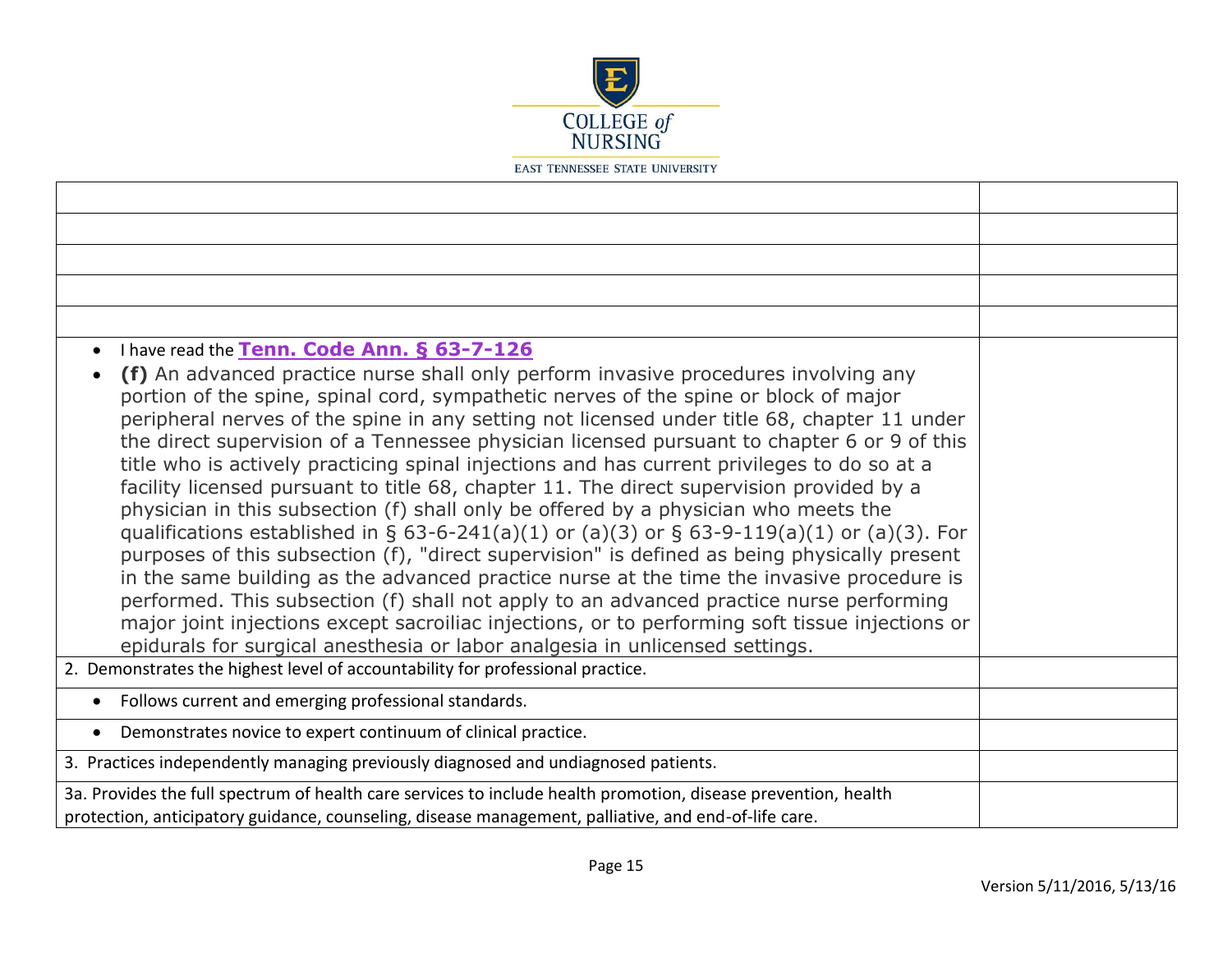

| Guideline: https://brightfutures.aap.org/materials-and-tools/tool-and-resource-kit/Pages/Infancy-Tools.aspx                 |  |
|-----------------------------------------------------------------------------------------------------------------------------|--|
|                                                                                                                             |  |
| Anticipatory guidance (1 year-4 years)                                                                                      |  |
| Guideline: https://brightfutures.aap.org/materials-and-tools/tool-and-resource-kit/Pages/Early-Childhood-Tools.aspx         |  |
| Anticipatory guidance (5 years to 10 years)                                                                                 |  |
| Guideline: https://brightfutures.aap.org/materials-and-tools/tool-and-resource-kit/Pages/middle-childhood-tools.aspx        |  |
| Anticipatory guidance (11 years to 21 years)                                                                                |  |
| Guidelines: https://brightfutures.aap.org/materials-and-tools/tool-and-resource-kit/Pages/adolescence-tools.aspx            |  |
| 3b. Uses advanced health assessment skills to differentiate between normal, variations of normal, and abnormal              |  |
| findings.                                                                                                                   |  |
| 3c. Employs screening and diagnostic strategies in the development of diagnoses.                                            |  |
| 3d. Prescribes medications within scope of practice.                                                                        |  |
| 3e. Manages the health/illness status of patients and families over time.                                                   |  |
| 4. Provides patient-centered care recognizing cultural diversity and the patient or designee as a full partner in decision- |  |
| making.                                                                                                                     |  |
| 4a. Works to establish a relationship with the patient characterized by mutual respect, empathy, and collaboration.         |  |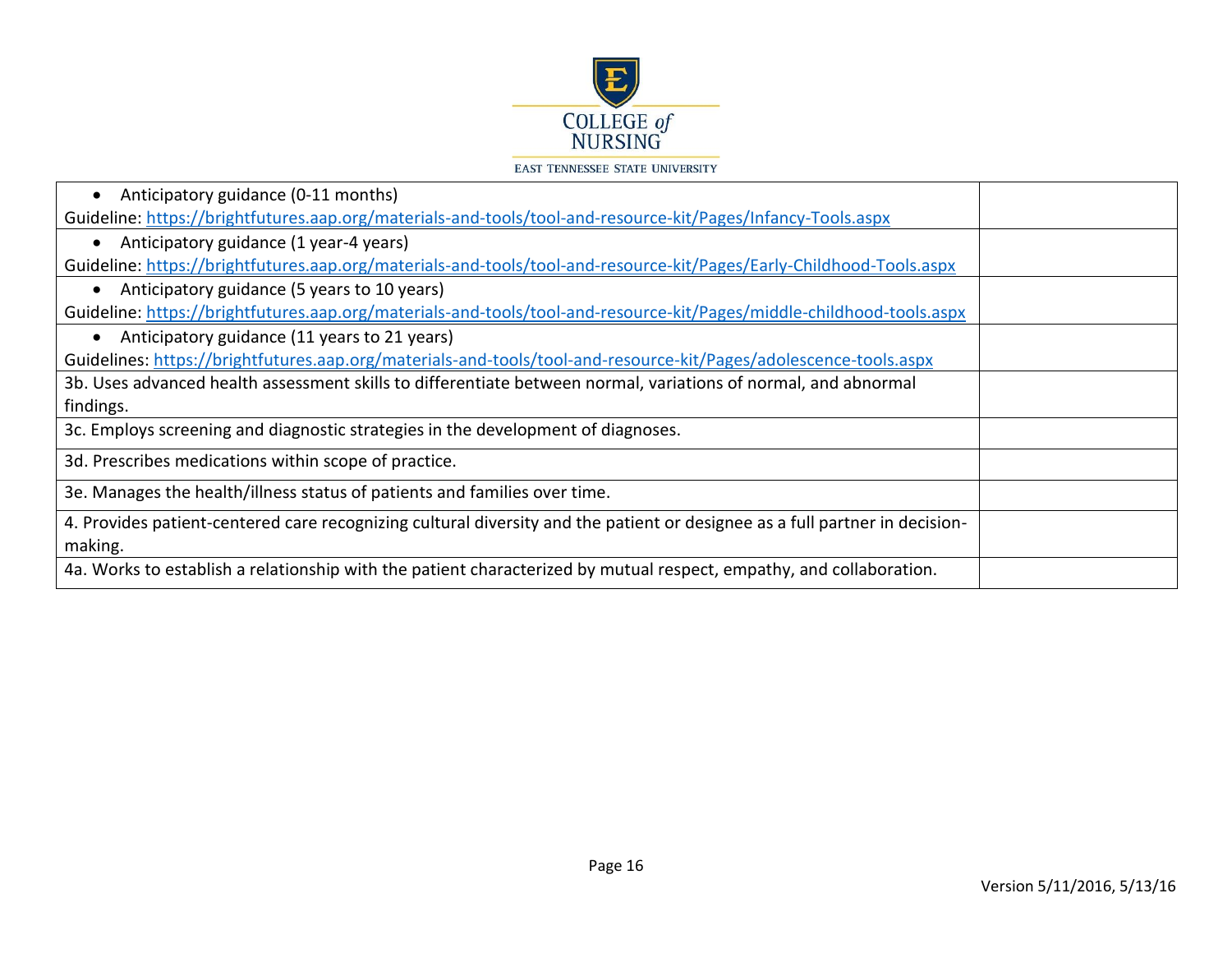

| <b>Effectiveness of Child Care</b>                                                                                                                                                                                                                                                                                                                                                                                                                                                                                  |  |  |
|---------------------------------------------------------------------------------------------------------------------------------------------------------------------------------------------------------------------------------------------------------------------------------------------------------------------------------------------------------------------------------------------------------------------------------------------------------------------------------------------------------------------|--|--|
| <b>HEDIS/UDS Objectives</b>                                                                                                                                                                                                                                                                                                                                                                                                                                                                                         |  |  |
| <b>Attention Deficit Hyperactivity (Child)</b>                                                                                                                                                                                                                                                                                                                                                                                                                                                                      |  |  |
| Follow-Up Care for Children Prescribed ADHD Medication (HEDIS, 2016)<br>$\bullet$<br>Definition: The two rates of this measure assess follow-up care for children prescribed an ADHD medication:<br>Children age 6 -12 years have f/u visit within 30 days of rx.<br>$\circ$<br>Children age 6-12 years prescribed ADHD medication remain on medication for at least 210 days, 2 f/u visits<br>$\circ$<br>in 9 months after initiation of medication.<br>Guideline: https://www.guideline.gov/content.aspx?id=36881 |  |  |
| Caries (Child)                                                                                                                                                                                                                                                                                                                                                                                                                                                                                                      |  |  |
| Children age 6 through 9 years, moderate to high risk of caries receive sealant on permanent first molar tooth<br>$\bullet$<br>(UDS, 2015)<br>Definition: Child with sealants will be less likely to have tooth decay.<br>Guideline: https://www.guideline.gov/content.aspx?id=47901&search=caries+sealants                                                                                                                                                                                                         |  |  |
| Health Supervision (Child)                                                                                                                                                                                                                                                                                                                                                                                                                                                                                          |  |  |
| Health supervision of patients 0-11 years old (UDS, 2015)<br>$\bullet$<br>Guideline: https://www.healthychildren.org/English/family-life/health-management/Pages/Well-Child-Care-A-Check-<br>Up-for-Success.aspx                                                                                                                                                                                                                                                                                                    |  |  |
| <b>Upper Respiratory Infections (Child)</b>                                                                                                                                                                                                                                                                                                                                                                                                                                                                         |  |  |
| Appropriate Treatment for Children with Upper Respiratory Infection (HEDIS, 2016)<br>$\bullet$<br>Definition: Age 3 months-18 years of age given a diagnosis of URI and no antibiotic.                                                                                                                                                                                                                                                                                                                              |  |  |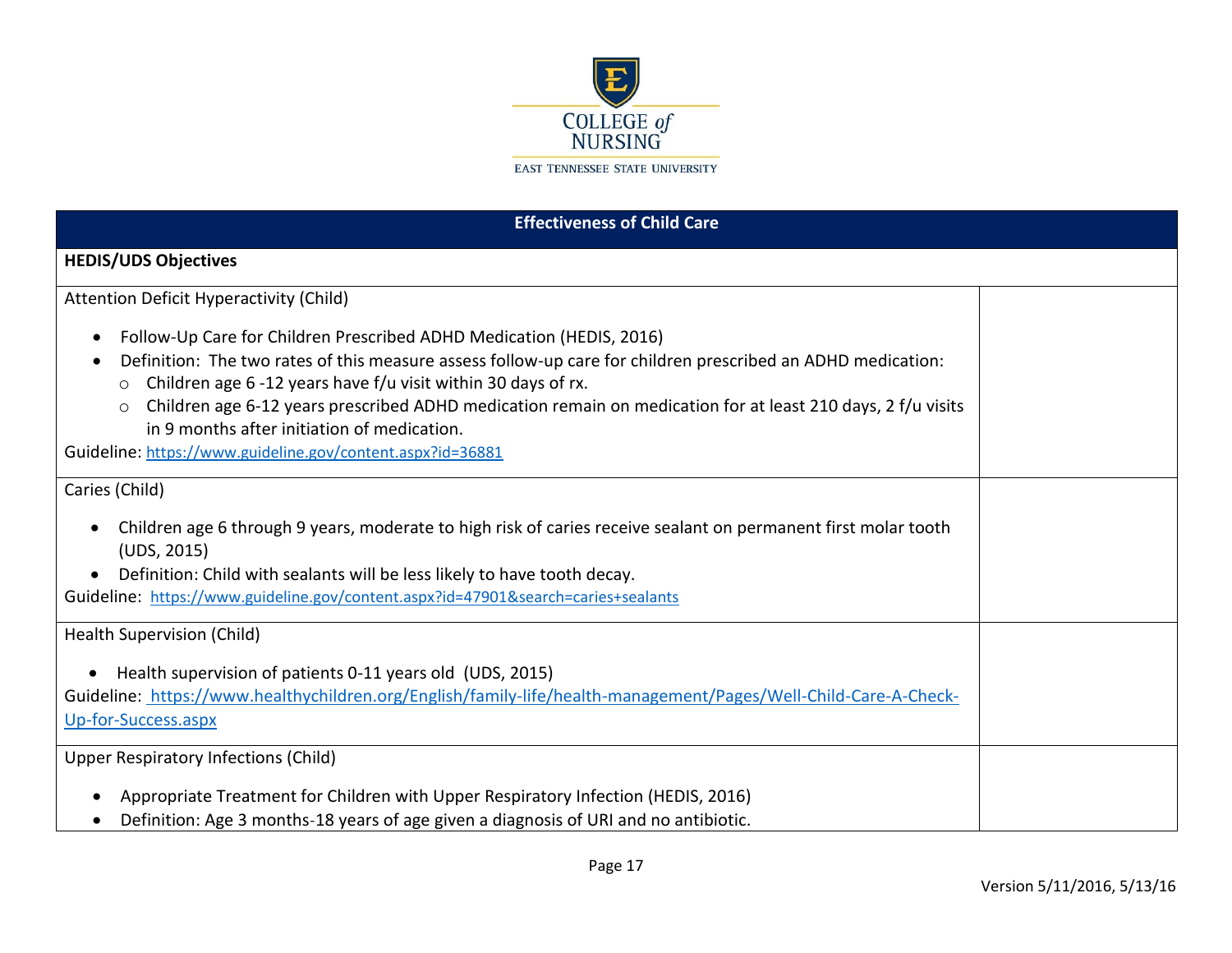

| Guideline: http://www.aafp.org/afp/2006/0915/p956.html                                                                                                                                                                                                                                                                                                                                                                                                                                                                                                                                                                  |                                     |       |
|-------------------------------------------------------------------------------------------------------------------------------------------------------------------------------------------------------------------------------------------------------------------------------------------------------------------------------------------------------------------------------------------------------------------------------------------------------------------------------------------------------------------------------------------------------------------------------------------------------------------------|-------------------------------------|-------|
| Peer Reviewer Comments Related to this Domain: Effectiveness of Child Care                                                                                                                                                                                                                                                                                                                                                                                                                                                                                                                                              | Peer<br><b>Reviewer</b><br>Initial: | Date: |
| <b>Effectiveness of Care-Well Child</b>                                                                                                                                                                                                                                                                                                                                                                                                                                                                                                                                                                                 |                                     |       |
| <b>HEDIS/UDS Objectives</b>                                                                                                                                                                                                                                                                                                                                                                                                                                                                                                                                                                                             |                                     |       |
| Access to Care (Well-Child)                                                                                                                                                                                                                                                                                                                                                                                                                                                                                                                                                                                             |                                     |       |
| Children and Adolescents' Access to Primary Care Practitioners (HEDIS, 2016)<br>Definition: The percentage of children and young adults 12 months-19 years of age who had a visit with a PCP.<br>The measure reports on four separate percentages:<br>Children 12-24 months PCP visit yearly<br>$\circ$<br>Children 25 months-6 years PCP visit yearly<br>$\circ$<br>Children 7-11 years-- PCP visit yearly<br>$\circ$<br>Adolescents 12-19 years-PCP visit yearly<br>$\circ$<br>Guideline: https://www.healthychildren.org/English/family-life/health-management/Pages/Well-Child-Care-A-Check-<br>Up-for-Success.aspx |                                     |       |
| Adolescent Well-Child Visit                                                                                                                                                                                                                                                                                                                                                                                                                                                                                                                                                                                             |                                     |       |
| Adolescent Well-Care Visits (HEDIS, 2016)<br>Definition: Well-Child Visits in the First 15 Months of Life.<br>Yearly well-child visit at age 3, 4, 5, and 6.<br>Comprehensive well-care visit between age 12-21                                                                                                                                                                                                                                                                                                                                                                                                         |                                     |       |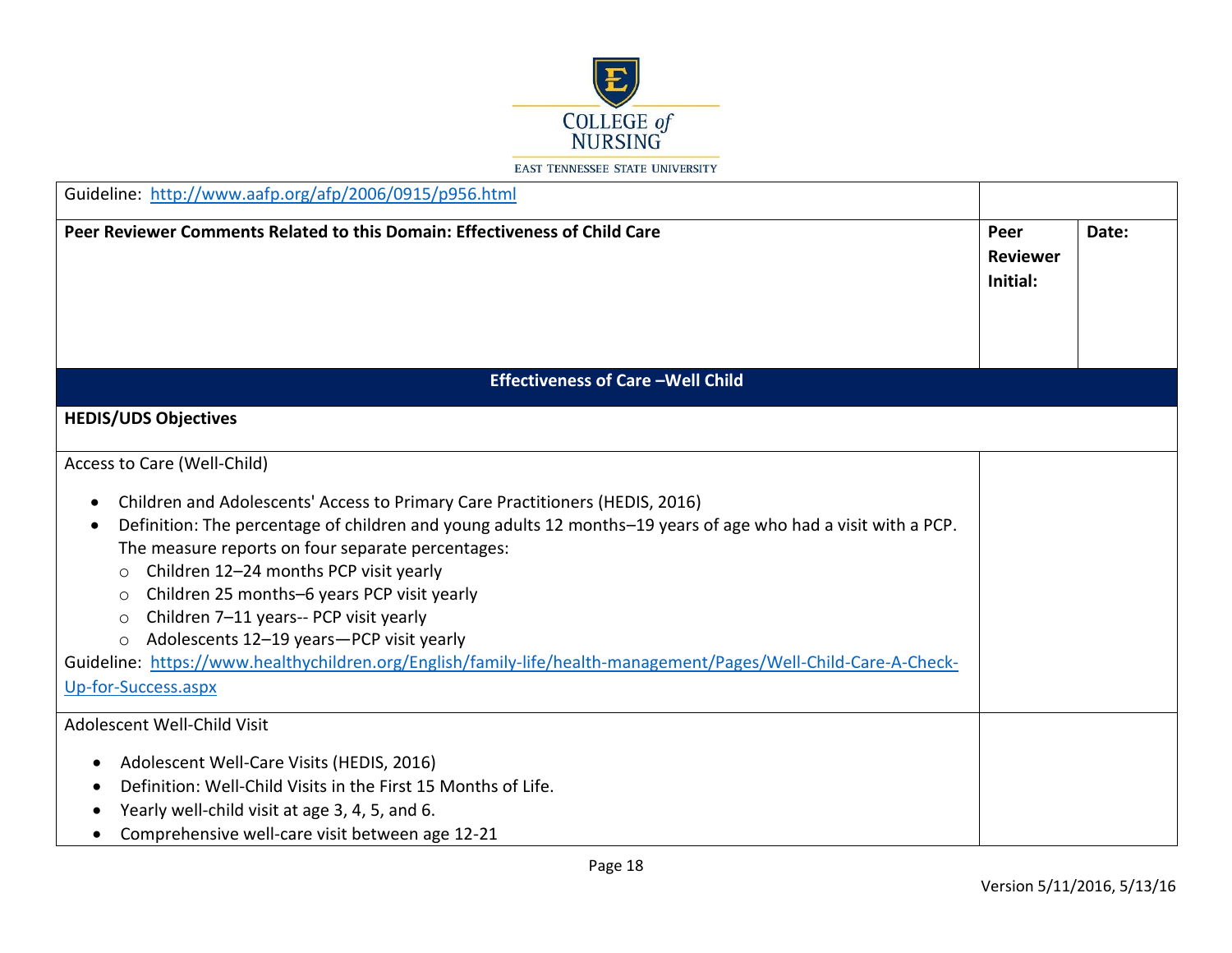

| Guideline: https://www.healthychildren.org/English/family-life/health-management/Pages/Well-Child-Care-A-Check-           |  |
|---------------------------------------------------------------------------------------------------------------------------|--|
| Up-for-Success.aspx                                                                                                       |  |
|                                                                                                                           |  |
| BMI/Weight Assessment (Well-Child)                                                                                        |  |
| Weight Assessment and Counseling for Nutrition and Physical Activity for Children/Adolescents (HEDIS, 2016)               |  |
| Age 3-17 have outpatient visit have the following every visit                                                             |  |
| BMI percentile documentation.<br>O                                                                                        |  |
| Counseling for nutrition.<br>$\circ$                                                                                      |  |
| Counseling for physical activity.<br>$\circ$                                                                              |  |
| Measure evaluates whether BMI percentile is assessed.<br>$\bullet$                                                        |  |
| Guideline: https://www.healthychildren.org/English/family-life/health-management/Pages/Well-Child-Care-A-Check-           |  |
| Up-for-Success.aspx                                                                                                       |  |
|                                                                                                                           |  |
| http://pediatrics.aappublications.org/content/pediatrics/117/2/544.full.pdf                                               |  |
|                                                                                                                           |  |
| BMI/Weight Assessment (Well-Child)                                                                                        |  |
| Adolescent Weight Assessment and Counseling (UDS, 2015)                                                                   |  |
| Definition: Weight counseling for BMI > 85 <sup>th</sup> Percentile (CDC, 2015) and documentation of counseling with ICD- |  |
| 10 code (Z71.89)                                                                                                          |  |
| Guideline: http://pediatrics.aappublications.org/content/pediatrics/117/2/544.full.pdf                                    |  |
|                                                                                                                           |  |
| Infant Well-Child Visit                                                                                                   |  |
| • Well-Child Visits in the First 15 Months of Life (HEDIS, 2016)                                                          |  |
| Guideline: https://www.healthychildren.org/English/family-life/health-management/Pages/Well-Child-Care-A-Check-           |  |
|                                                                                                                           |  |
| Up-for-Success.aspx                                                                                                       |  |
| Dental Referral (Well-Child)                                                                                              |  |
|                                                                                                                           |  |
| Documents referral for Oral Exams when appropriate (Child) (UDS, 2015)                                                    |  |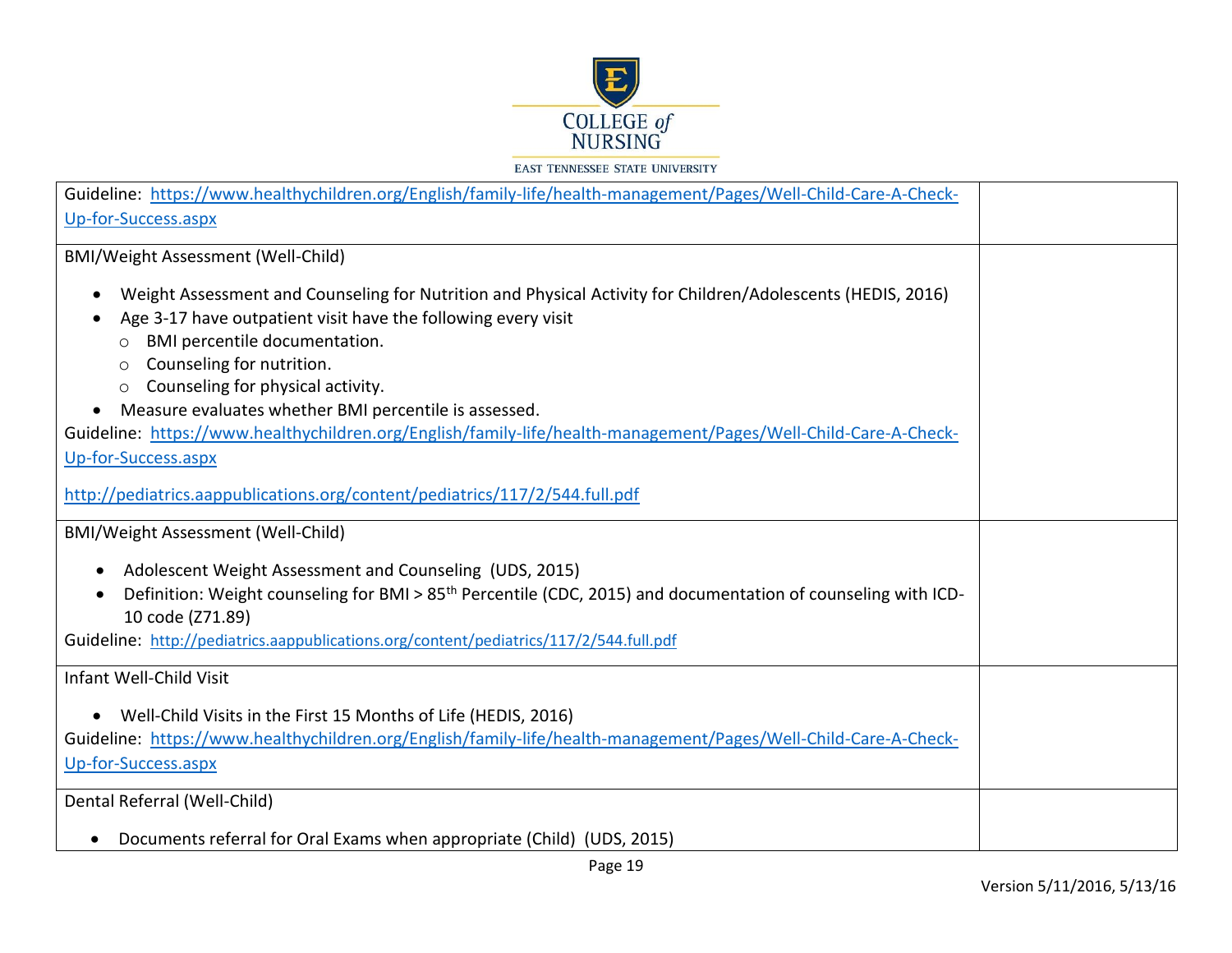

| Moderate/High risk for caries: One oral assessment or comprehensive or periodic oral evaluation.<br>$\bullet$                                                                                                                                                                           |                                     |       |
|-----------------------------------------------------------------------------------------------------------------------------------------------------------------------------------------------------------------------------------------------------------------------------------------|-------------------------------------|-------|
| Guideline: https://www.healthychildren.org/English/family-life/health-management/Pages/Well-Child-Care-A-Check-<br>Up-for-Success.aspx                                                                                                                                                  |                                     |       |
|                                                                                                                                                                                                                                                                                         |                                     |       |
| Carie Risk Assessment Guideline: http://www.aapd.org/media/policies_guidelines/g_cariesriskassessment.pdf                                                                                                                                                                               |                                     |       |
| Lead Screening                                                                                                                                                                                                                                                                          |                                     |       |
| Lead Screening in Children (HEDIS, 2016)(UDS, 2015)<br>$\bullet$<br>Child 9-72 months screened by 2 <sup>nd</sup> birthday for lead<br>$\bullet$<br>Guideline: https://healthit.ahrg.gov/health-it-tools-and-resources/pediatric-rules-and-reminders/lead-age-2-years-<br>due-screening |                                     |       |
| Vaccination (Well-Child)                                                                                                                                                                                                                                                                |                                     |       |
| Children who have received age appropriate vaccines prior to their 3rd birthday (UDS, 2015)<br>$\bullet$<br>Guideline: http://www.cdc.gov/vaccines/schedules/easy-to-read/child.html                                                                                                    |                                     |       |
| Peer Reviewer Comments Related to this Domain: Effectiveness of Care-Well Child                                                                                                                                                                                                         | Peer<br><b>Reviewer</b><br>Initial: | Date: |
| <b>Effectiveness of Care -Mental Health</b>                                                                                                                                                                                                                                             |                                     |       |
| <b>HEDIS/UDS Objectives</b>                                                                                                                                                                                                                                                             |                                     |       |
| <b>Alcohol Treatment Plans</b>                                                                                                                                                                                                                                                          |                                     |       |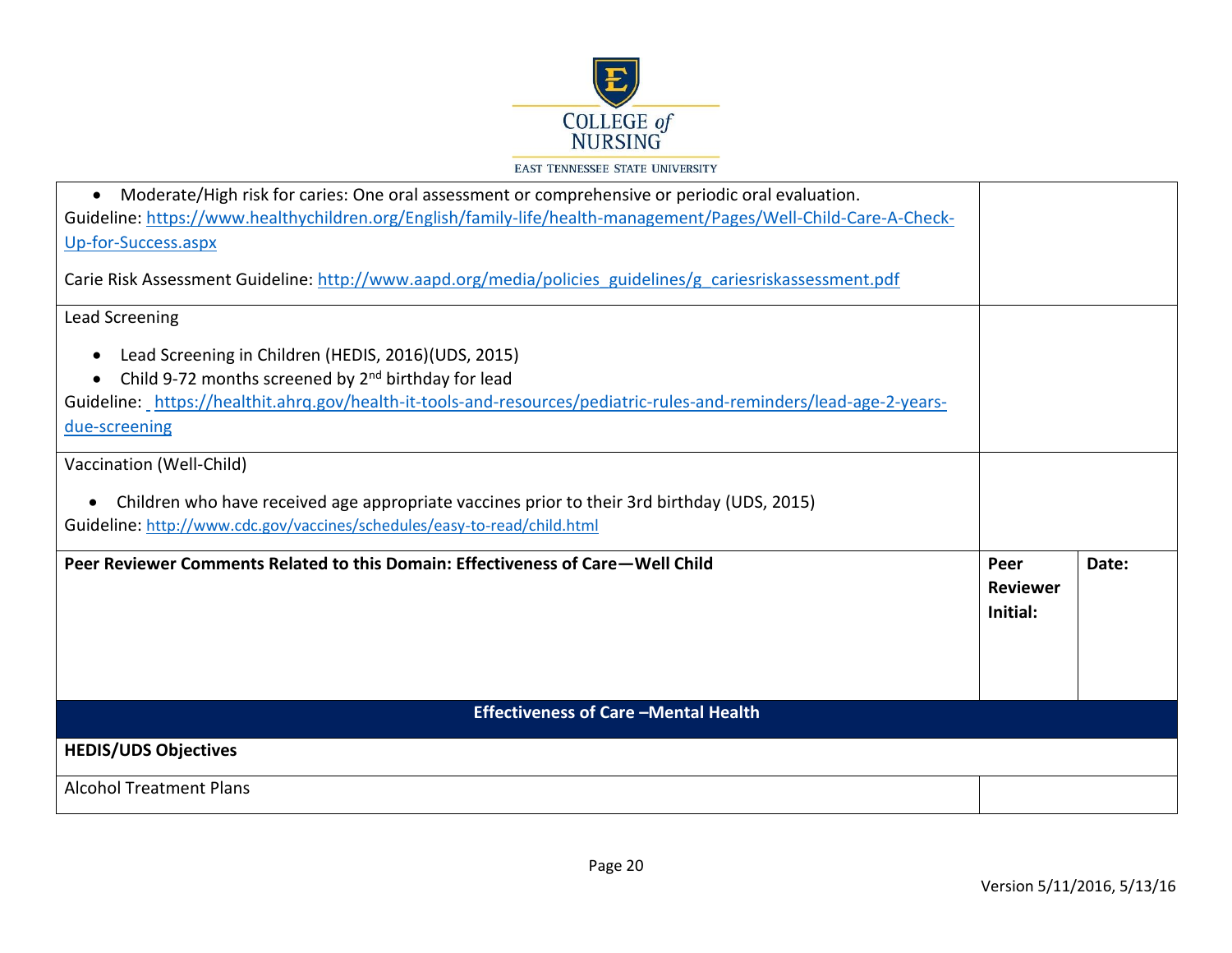

| Initiation and Engagement of Alcohol and Other Drug Dependence treatment in adolescents and adults who<br>$\bullet$<br>have alcohol dependence. (HEDIS, 2016)<br>PCP visit after inpatient AOD hospitalization within 14 days.<br>$\bullet$<br>Alcohol treatment initiated within 30 days of AOD diagnosis.<br>$\bullet$<br>Documentation of alcohol treatment plan (HEDIS, 2016)<br>$\bullet$                                           |  |
|------------------------------------------------------------------------------------------------------------------------------------------------------------------------------------------------------------------------------------------------------------------------------------------------------------------------------------------------------------------------------------------------------------------------------------------|--|
| Guideline: http://www.uspreventiveservicestaskforce.org/Page/Document/UpdateSummaryFinal/alcohol-misuse-                                                                                                                                                                                                                                                                                                                                 |  |
| screening-and-behavioral-counseling-interventions-in-primary-care?ds=1&s=alcohol and USPSTF Full                                                                                                                                                                                                                                                                                                                                         |  |
| <b>Recommendation Statement:</b>                                                                                                                                                                                                                                                                                                                                                                                                         |  |
| http://www.uspreventiveservicestaskforce.org/Page/Document/RecommendationStatementFinal/alcohol-misuse-                                                                                                                                                                                                                                                                                                                                  |  |
| screening-and-behavioral-counseling-interventions-in-primary-care and CAGE Screening Tool:                                                                                                                                                                                                                                                                                                                                               |  |
| http://pubs.niaaa.nih.gov/publications/arh28-2/78-79.htm                                                                                                                                                                                                                                                                                                                                                                                 |  |
| Depression                                                                                                                                                                                                                                                                                                                                                                                                                               |  |
| Antidepressant Medication Management in patient 18 and older (HEDIS, 2016)<br>Patient remains on antidepressant for 12 weeks-6 months.<br>Guideline: http://www.uspreventiveservicestaskforce.org/Page/Document/UpdateSummaryFinal/depression-in-adults-<br>screening and USPSTF Recommendation Statement:<br>http://www.uspreventiveservicestaskforce.org/Page/Document/RecommendationStatementFinal/depression-in-<br>adults-screening |  |
| <b>Depression Screening</b><br>Utilization of the PHQ-2 and PHQ-9 to Monitor Depression Symptoms for Adolescents and Adults (12 and older)<br>$\bullet$<br>(HEDIS, 2016)<br>Follow up plan documented after each visit (UDS, 2015)<br>$\bullet$<br>Guideline: https://www.icsi.org/ asset/fnhdm3/Depr-Interactive0512b.pdf PHQ-2 and PHQ-9 Tools American Family<br>Physician: http://www.aafp.org/afp/2008/0715/p244.html               |  |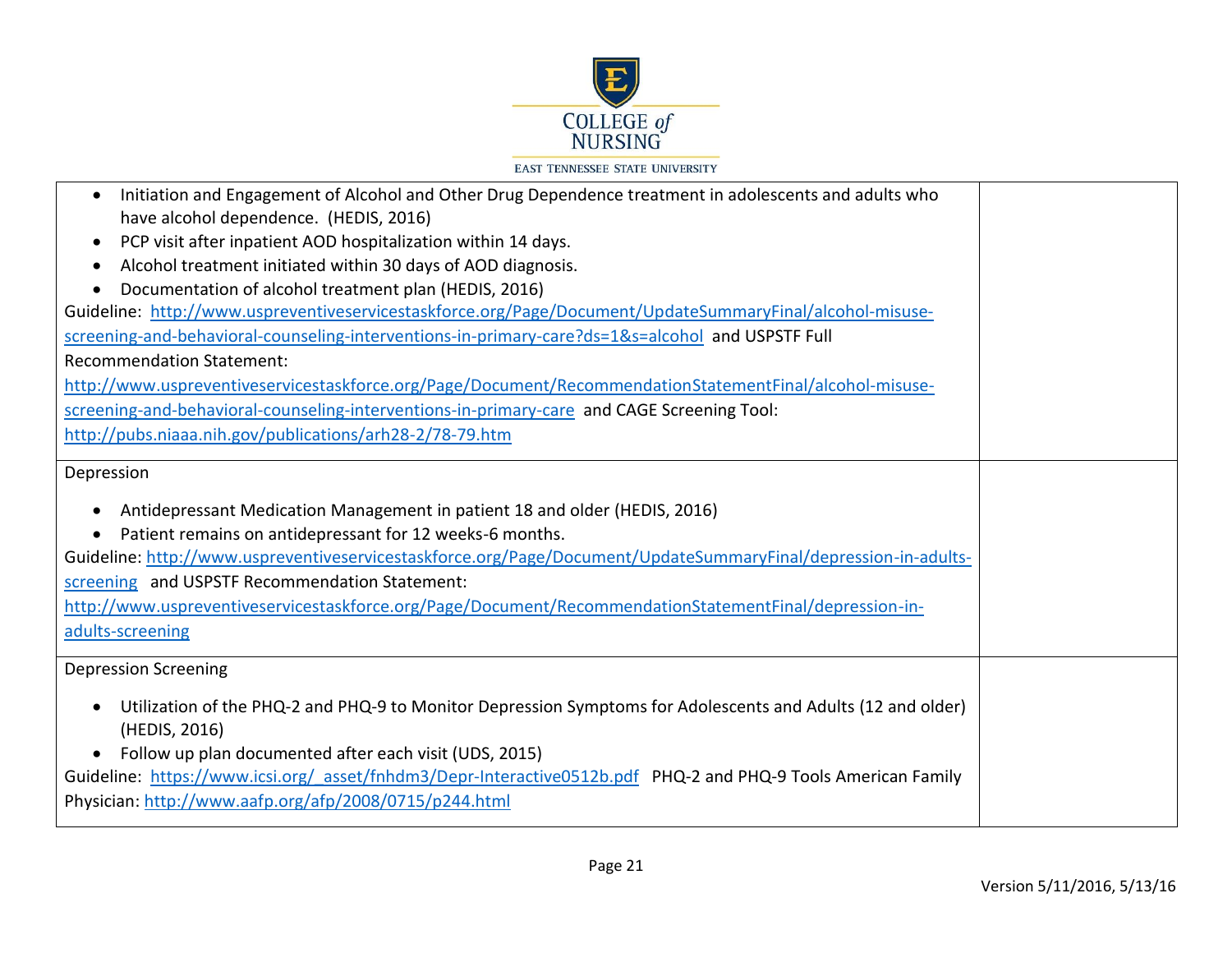

| <b>EAST TENNESSEE STATE UNIVERSITY</b> |  |  |
|----------------------------------------|--|--|
|----------------------------------------|--|--|

| Mental Illness Follow-up                                                                                                                                                                                                                                                                                                  |  |  |  |  |
|---------------------------------------------------------------------------------------------------------------------------------------------------------------------------------------------------------------------------------------------------------------------------------------------------------------------------|--|--|--|--|
| Follow-up After Hospitalization for Mental Illness age 6 years and older within 7 days of hospitalization (HEDIS,<br>$\bullet$<br>2016)                                                                                                                                                                                   |  |  |  |  |
| Guideline: https://www.qualitymeasures.ahrq.gov/content.aspx?id=48842                                                                                                                                                                                                                                                     |  |  |  |  |
| <b>Mental Health Referrals</b>                                                                                                                                                                                                                                                                                            |  |  |  |  |
| Mental Health Utilization (HEDIS, 2016)<br>$\bullet$<br>Guideline: http://www.who.int/publications/guidelines/mental_health/en/                                                                                                                                                                                           |  |  |  |  |
| <b>SBIRT</b>                                                                                                                                                                                                                                                                                                              |  |  |  |  |
| Utilizes Screening, Brief Intervention, and Referral to Treatment (SBIRT) (UDS, 2015)<br>$\bullet$<br>SBIRT Guideline: http://www.integration.samhsa.gov/clinical-practice/SBIRT                                                                                                                                          |  |  |  |  |
| Substance abuse guideline: http://www.samhsa.gov/treatment/substance-use-disorders                                                                                                                                                                                                                                        |  |  |  |  |
| Schizophrenia/Cardiovascular monitoring                                                                                                                                                                                                                                                                                   |  |  |  |  |
| Cardiovascular Monitoring for People with Cardiovascular Disease and Schizophrenia age 18-64 (HEDIS, 2016)<br>LDL-C measurement yearly                                                                                                                                                                                    |  |  |  |  |
| Guideline: https://www.nice.org.uk/guidance/cg178/chapter/1-recommendations                                                                                                                                                                                                                                               |  |  |  |  |
| Schizophrenia/Bipolar-Diabetes                                                                                                                                                                                                                                                                                            |  |  |  |  |
| Diabetes Monitoring for People with Diabetes and Schizophrenia age 18-64 (HEDIS, 2016)<br>$\bullet$<br>Yearly diabetes screening test for patients on antipsychotics<br>Yearly LDL-C and HbA1c for patient with Diabetes and Schizophrenia<br>Guideline: https://www.nice.org.uk/guidance/cg178/chapter/1-recommendations |  |  |  |  |
| Schizophrenia Medication Management                                                                                                                                                                                                                                                                                       |  |  |  |  |
|                                                                                                                                                                                                                                                                                                                           |  |  |  |  |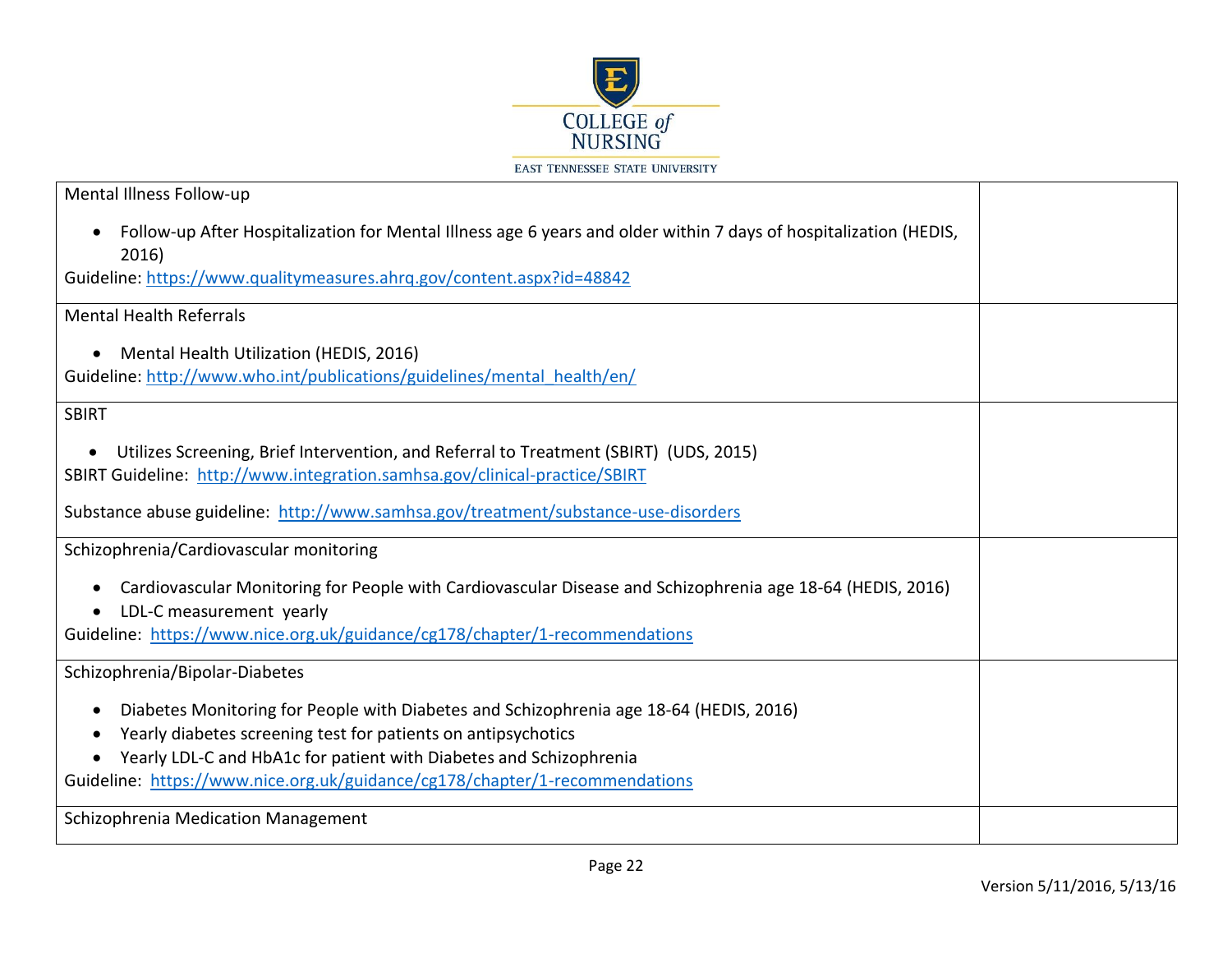

| Adherence to Antipsychotic Medications for Individuals age 19-64 with Schizophrenia (HEDIS, 2016)<br>$\bullet$<br>Dispensed and patient remained on antipsychotic at least 80% of treatment period. |                                     |       |
|-----------------------------------------------------------------------------------------------------------------------------------------------------------------------------------------------------|-------------------------------------|-------|
| Guideline: https://www.nice.org.uk/guidance/cg178/chapter/1-recommendations                                                                                                                         |                                     |       |
| Peer Reviewer Comments Related to this Domain: Effectiveness of Care—Mental Health                                                                                                                  | Peer<br><b>Reviewer</b><br>Initial: | Date: |
| Effectiveness of Care - Child Mental Health                                                                                                                                                         |                                     |       |
| <b>HEDIS/UDS Objectives</b>                                                                                                                                                                         |                                     |       |
| Antipsychotics (Child MH)                                                                                                                                                                           |                                     |       |
| Metabolic Monitoring for Children and Adolescents on Antipsychotics (HEDIS, 2016)<br>Guideline: AHRQ: http://www.qualitymeasures.ahrq.gov/content.aspx?id=48648&search=Antipsychotic+Agents and     |                                     |       |
| http://camesaguideline.org/information-for-doctors                                                                                                                                                  |                                     |       |
| Antipsychotics (Child MH)                                                                                                                                                                           |                                     |       |
| • Use of Multiple Concurrent Antipsychotics in Children and Adolescents (HEDIS, 2016)<br>Guideline: AHRQ: http://www.qualitymeasures.ahrq.gov/content.aspx?id=48647 and                             |                                     |       |
| http://camesaguideline.org/information-for-doctors                                                                                                                                                  |                                     |       |
| Antipsychotics (Child MH)                                                                                                                                                                           |                                     |       |
| Use of First-Line Psychosocial Care for Children and Adolescents on Antipsychotics (HEDIS, 2016)                                                                                                    |                                     |       |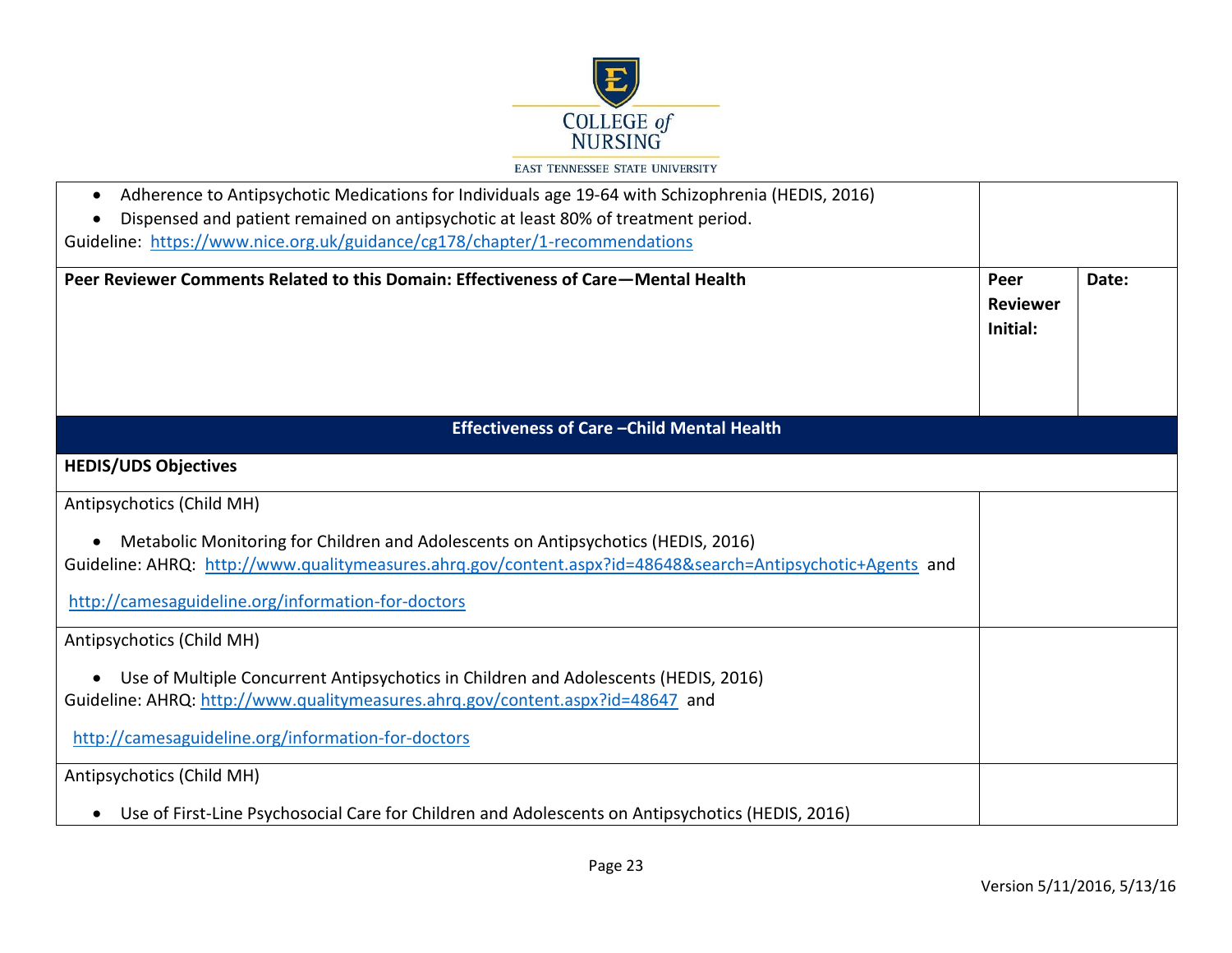

| Guideline: AHRQ: http://www.qualitymeasures.ahrq.gov/content.aspx?id=48689 and                                                            |                                     |       |
|-------------------------------------------------------------------------------------------------------------------------------------------|-------------------------------------|-------|
| http://camesaguideline.org/information-for-doctors                                                                                        |                                     |       |
| Peer Reviewer Comments Related to this Domain: Child Mental Health                                                                        | Peer<br><b>Reviewer</b><br>Initial: | Date: |
| <b>Effectiveness of Care - Tobacco Abuse</b>                                                                                              |                                     |       |
| <b>HEDIS/UDS Objectives</b>                                                                                                               |                                     |       |
| <b>Tobacco Use Assessment</b>                                                                                                             |                                     |       |
| Tobacco Assessment/ Cessation Intervention (UDS, 2015) (HEDIS, 2016)<br>$\bullet$<br><b>Tobacco Counseling</b><br>$\bullet$               |                                     |       |
| Offered Tobacco cessation intervention and/or pharmacotherapy at each visit<br>$\bullet$<br>Advises smokers to quit smoking at each visit |                                     |       |
| Tobacco Guideline: http://www.cdc.gov/tobacco/quit smoking/cessation/                                                                     |                                     |       |
| Peer Reviewer Comments Related to this Domain: Effectiveness of Care–Tobacco Abuse                                                        | Peer<br><b>Reviewer</b><br>Initial: | Date: |
| <b>Effectiveness of Care -Immunizations</b>                                                                                               |                                     |       |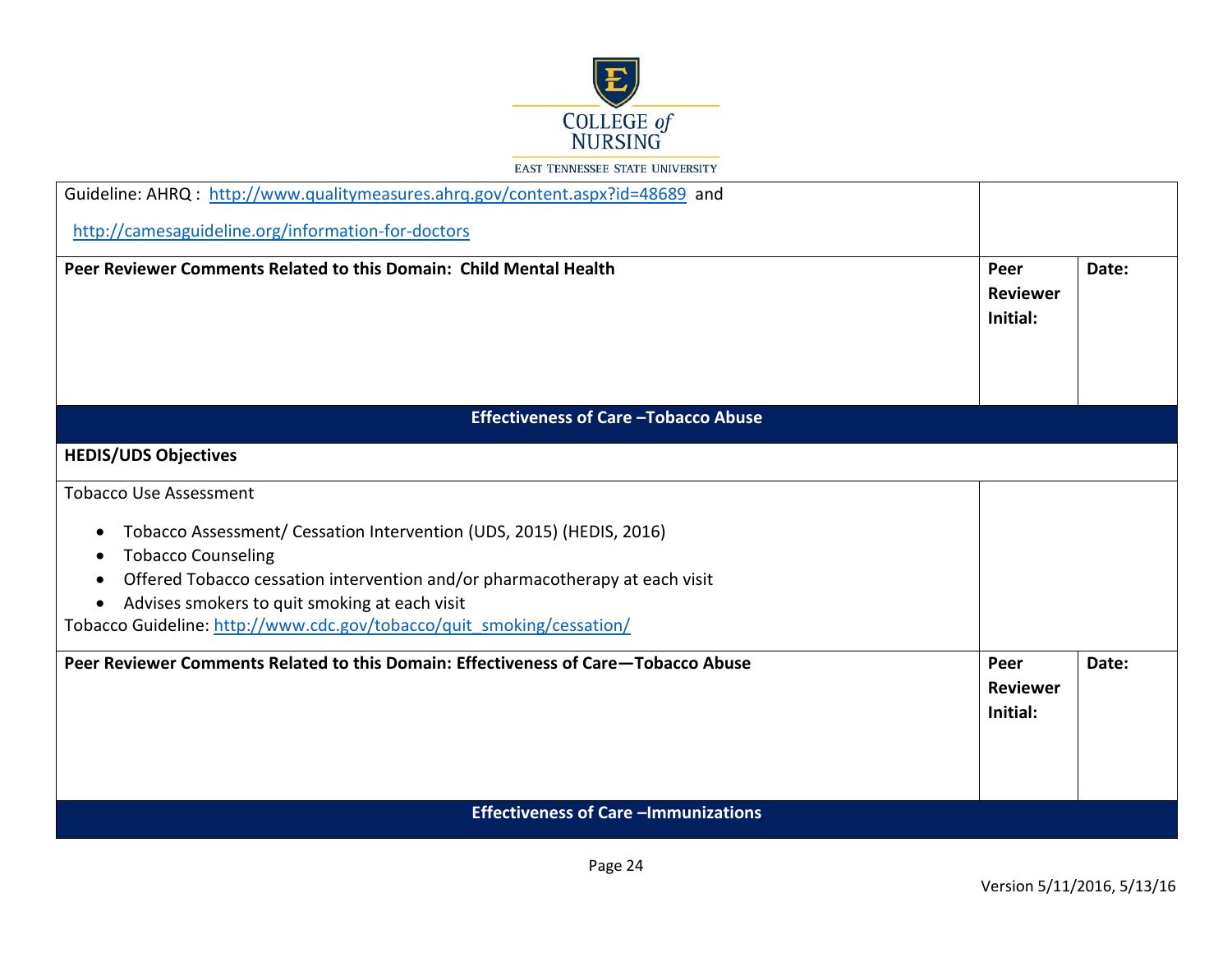

| <b>HEDIS/UDS Objectives</b>                                                                                                                                                                                                                                                                                                                                                                                                                                                                                                                   |                                     |       |
|-----------------------------------------------------------------------------------------------------------------------------------------------------------------------------------------------------------------------------------------------------------------------------------------------------------------------------------------------------------------------------------------------------------------------------------------------------------------------------------------------------------------------------------------------|-------------------------------------|-------|
| Immunizations<br>Orders the following childhood immunizations when appropriate: Hepatitis A, Hemophilus Influenza B (HiB),<br>$\bullet$<br>Pneumococcal, Diphtheria, Tetanus, Pertussis (DTaP) (DTP) (DT), Mumps, Measles, Rubella, Poliovirus, Varicella,<br>Hepatitis B Child) (UDS, 2015)<br>Documentation of vaccination or contraindication for all children.<br>Immunization Guidelines: http://www.cdc.gov/vaccines/schedules/index.html<br>Immunization Schedule: http://www.cdc.gov/vaccines/schedules/hcp/imz/child-adolescent.html |                                     |       |
| Peer Reviewer Comments Related to this Domain: Effectiveness of Care—Immunizations                                                                                                                                                                                                                                                                                                                                                                                                                                                            | Peer<br><b>Reviewer</b><br>Initial: | Date: |
| <b>Effectiveness of Care -- Obesity</b>                                                                                                                                                                                                                                                                                                                                                                                                                                                                                                       |                                     |       |
| <b>HEDIS/UDS Objectives</b>                                                                                                                                                                                                                                                                                                                                                                                                                                                                                                                   |                                     |       |
| <b>BMI</b><br>Adult BMI Assessment age 18 and older at every visit (HEDIS, 2016)<br>$\bullet$<br>Documentation of BMI at each visit.<br>Follow up visit after weight screening, documentation of progress in patients who are under (<19) or<br>c<br>overweight (>25) (UDS, 2015)                                                                                                                                                                                                                                                             |                                     |       |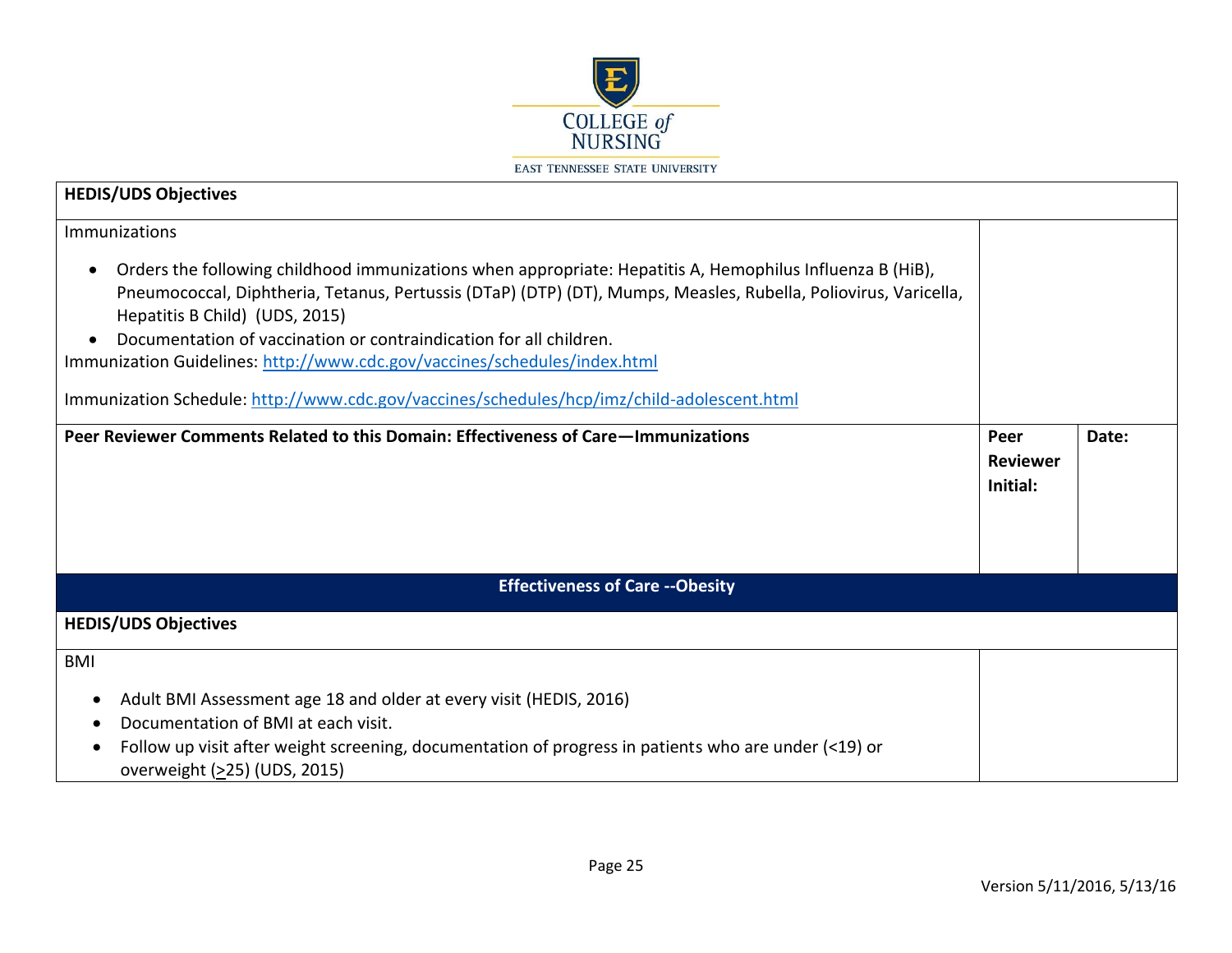

| Obesity Guideline: AHRQ Guidelines Obesity and Primary Care:                                                                                                                                                                                                                                                                                                                                                                                                                                                                                                                                                                                                                                                                                                                                                                                                                                                                                                                                              |                                     |       |
|-----------------------------------------------------------------------------------------------------------------------------------------------------------------------------------------------------------------------------------------------------------------------------------------------------------------------------------------------------------------------------------------------------------------------------------------------------------------------------------------------------------------------------------------------------------------------------------------------------------------------------------------------------------------------------------------------------------------------------------------------------------------------------------------------------------------------------------------------------------------------------------------------------------------------------------------------------------------------------------------------------------|-------------------------------------|-------|
| http://www.guideline.gov/content.aspx?id=49013&search=bmi+and+obesity and AHRQ Obesity and Prevention                                                                                                                                                                                                                                                                                                                                                                                                                                                                                                                                                                                                                                                                                                                                                                                                                                                                                                     |                                     |       |
| Management: http://www.guideline.gov/content.aspx?id=47027&search=bmi+and+obesity                                                                                                                                                                                                                                                                                                                                                                                                                                                                                                                                                                                                                                                                                                                                                                                                                                                                                                                         |                                     |       |
| Peer Reviewer Comments Related to this Domain: Effectiveness of Care-Obesity                                                                                                                                                                                                                                                                                                                                                                                                                                                                                                                                                                                                                                                                                                                                                                                                                                                                                                                              | Peer<br><b>Reviewer</b><br>Initial: | Date: |
| <b>Effectiveness of Care-Diabetes</b>                                                                                                                                                                                                                                                                                                                                                                                                                                                                                                                                                                                                                                                                                                                                                                                                                                                                                                                                                                     |                                     |       |
| <b>HEDIS/UDS Objectives</b>                                                                                                                                                                                                                                                                                                                                                                                                                                                                                                                                                                                                                                                                                                                                                                                                                                                                                                                                                                               |                                     |       |
| <b>Diabetes</b>                                                                                                                                                                                                                                                                                                                                                                                                                                                                                                                                                                                                                                                                                                                                                                                                                                                                                                                                                                                           |                                     |       |
| Comprehensive Diabetes Care in adults age 18-75 according to guidelines (HEDIS, 2016) (UDS, 2015)<br>$\bullet$<br>Hemoglobin A1c (HbA1c) testing<br>$\bullet$<br>Documentation of HbA1c poor control (>9.0%).<br>Documentation of HbA1c control (<8.0%).<br>Documentation of HbA1c control (<7.0%) for a selected population.<br>$\bullet$<br>Eye exam (retinal) performed.<br>Medical attention for nephropathy.<br>$\bullet$<br>BP control (<140/90 mm Hg).<br>$\bullet$<br>Diabetes management utilizing current American Diabetes Association Guidelines: ADA Guidelines<br>$\bullet$<br>http://professional.diabetes.org/content/clinical-practice-recommendations and<br>http://professional.diabetes.org/resourcesforprofessionals.aspx?cid=84160 (UDS, 2015)<br>Assessment/Documentation of comprehensive foot examination, Inspection, Palpation of dorsalis pedis and<br>$\bullet$<br>posterior tibial pulses<br>Assessment/Documentation of Presence/absence of patellar and Achilles reflexes |                                     |       |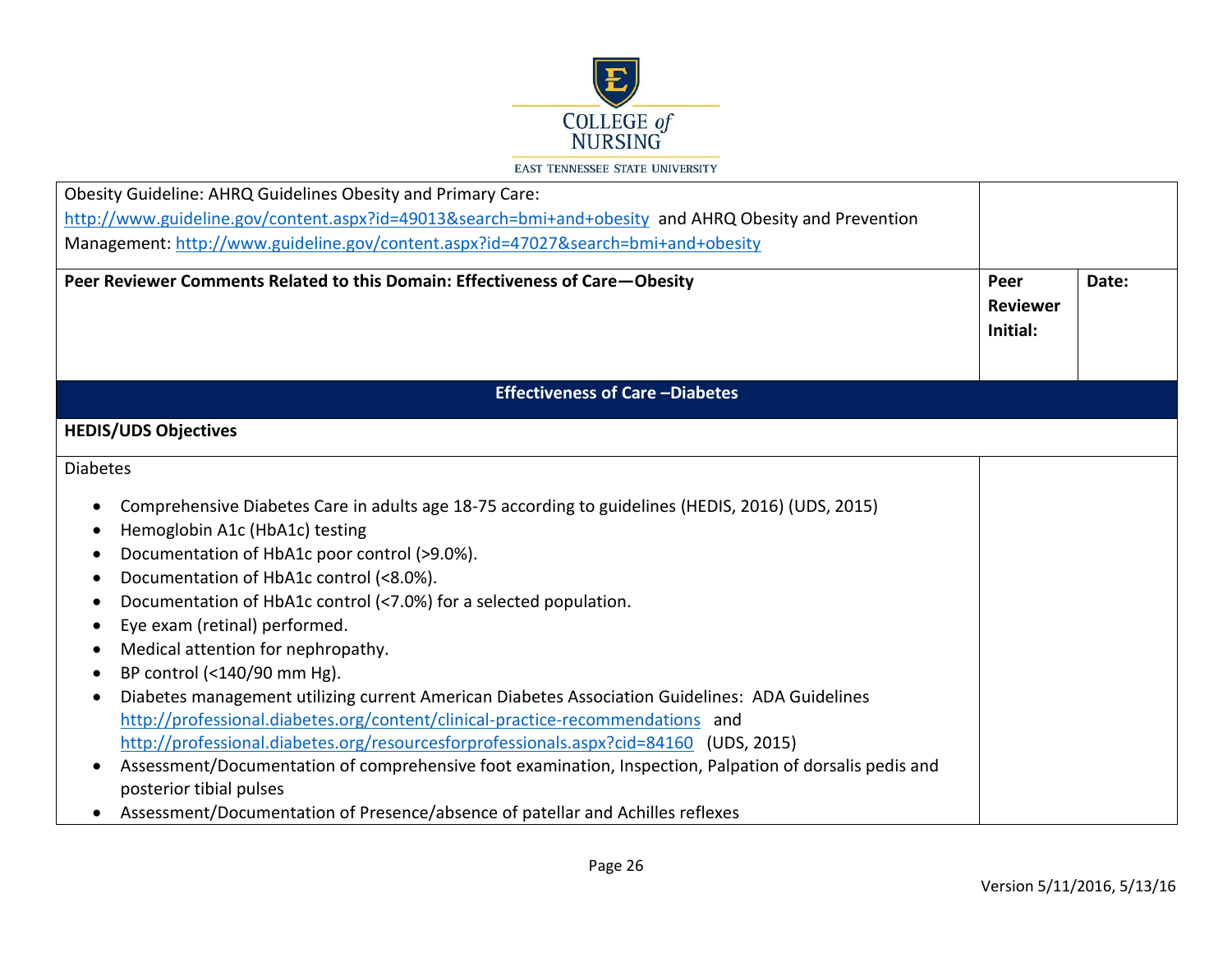

| Assessment/Documentation of proprioception, vibration, and monofilament sensation (American Diabetes<br>$\bullet$<br>Association [ADA], 2016)<br>Assessment/Documentation of footwear and orders custom fitted diabetic shoes prn (ADA, 2016)<br>$\bullet$<br>Maximizes Metformin dosage for Type II Diabetes patients (ADA, 2016)<br>$\bullet$<br>Performs laboratory evaluations appropriately:<br>$\bullet$<br>A1C, if results not available within the past 3 months If not performed/available within the past year $\circ$<br>с<br>Fasting lipid profile, including total, LDL, and HDL cholesterol and triglycerides, as needed $\bigcirc$<br>Liver function tests<br>Spot urinary albumin-to-creatinine ratio<br>Serum creatinine and estimated glomerular filtration rate<br>Diabetes nutrition education/dietician consultation (ADA, 2016)<br>$\bullet$<br>Diabetes Guideline: http://care.diabetesjournals.org/site/misc/2016-Standards-of-Care.pdf<br>Diabetes Guideline: http://professional.diabetes.org/resourcesforprofessionals.aspx?cid=84160<br>Peer Reviewer Comments Related to this Domain: Effectiveness of Care-Diabetes | Peer<br><b>Reviewer</b><br>Initial: | Date: |
|---------------------------------------------------------------------------------------------------------------------------------------------------------------------------------------------------------------------------------------------------------------------------------------------------------------------------------------------------------------------------------------------------------------------------------------------------------------------------------------------------------------------------------------------------------------------------------------------------------------------------------------------------------------------------------------------------------------------------------------------------------------------------------------------------------------------------------------------------------------------------------------------------------------------------------------------------------------------------------------------------------------------------------------------------------------------------------------------------------------------------------------------------|-------------------------------------|-------|
| <b>Disease Management: HIV</b>                                                                                                                                                                                                                                                                                                                                                                                                                                                                                                                                                                                                                                                                                                                                                                                                                                                                                                                                                                                                                                                                                                                    |                                     |       |
| <b>HEDIS/UDS Objectives</b>                                                                                                                                                                                                                                                                                                                                                                                                                                                                                                                                                                                                                                                                                                                                                                                                                                                                                                                                                                                                                                                                                                                       |                                     |       |
| <b>HIV</b>                                                                                                                                                                                                                                                                                                                                                                                                                                                                                                                                                                                                                                                                                                                                                                                                                                                                                                                                                                                                                                                                                                                                        |                                     |       |
| • New HIV Cases with Timely Follow-up within 90 day of initial diagnosis (UDS, 2015)                                                                                                                                                                                                                                                                                                                                                                                                                                                                                                                                                                                                                                                                                                                                                                                                                                                                                                                                                                                                                                                              |                                     |       |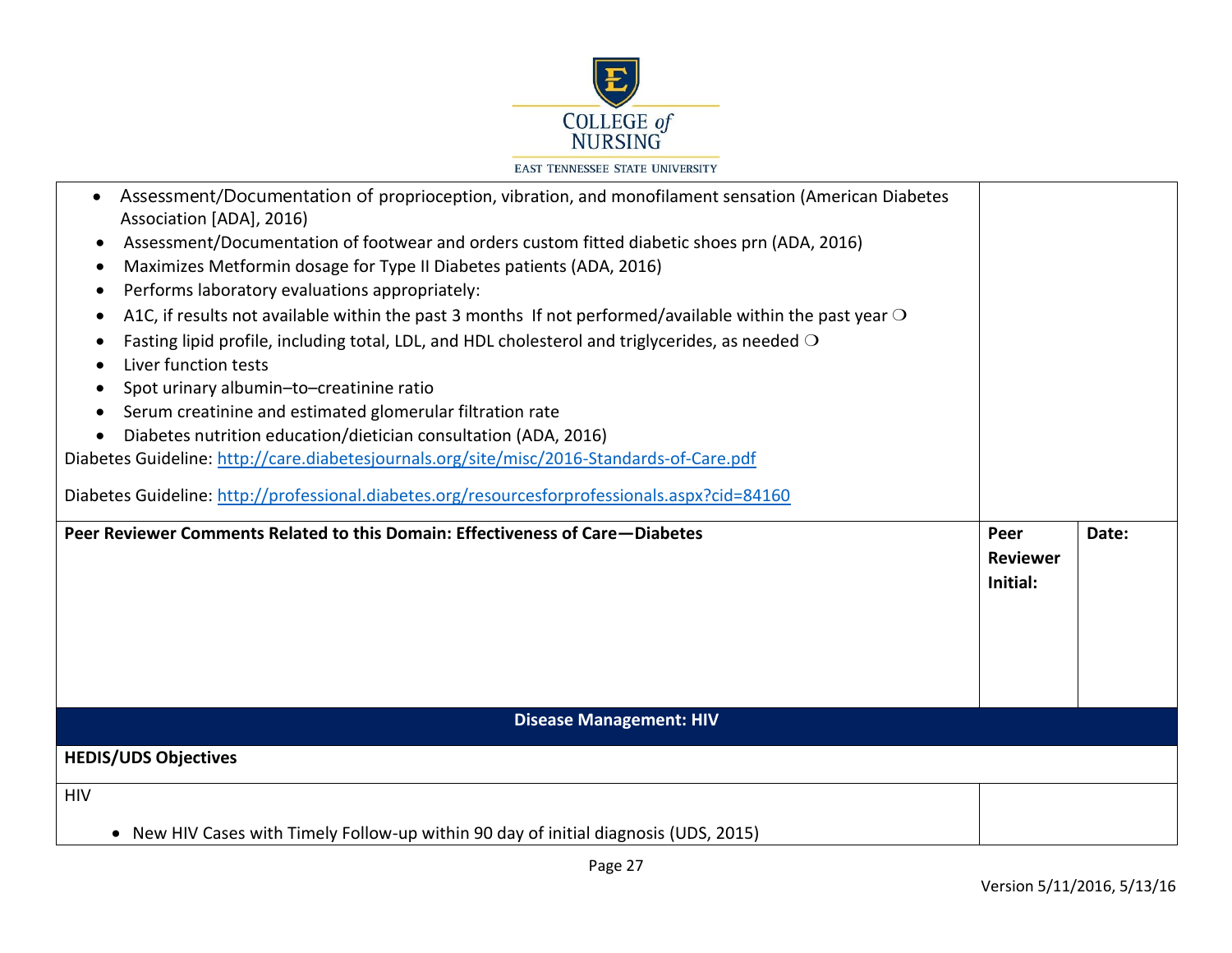

| AHRQ Screening Guidelines for New Case: http://www.guideline.gov/content.aspx?id=45148&search=hiv and AHRQ                                            |                                     |       |
|-------------------------------------------------------------------------------------------------------------------------------------------------------|-------------------------------------|-------|
| Laboratory Testing within 90 days:                                                                                                                    |                                     |       |
| http://www.guideline.gov/content.aspx?id=48499&search=hiv+and+hiv+treatment+with+90+days                                                              |                                     |       |
| HIV Guideline: https://aidsinfo.nih.gov/guidelines                                                                                                    |                                     |       |
| Peer Reviewer Comments Related to this Domain: Disease Management: HIV                                                                                | Peer<br><b>Reviewer</b><br>Initial: | Date: |
| Measures Collected Using Electronic Clinical Data Systems                                                                                             |                                     |       |
| 4. Applies skills in peer review to promote a culture of excellence.                                                                                  |                                     |       |
| Attends scheduled peer review meetings evidenced by peer review sign in sheets<br>$\bullet$                                                           |                                     |       |
| Attends and contributes to the daily morning huddle.<br>$\bullet$                                                                                     |                                     |       |
| Attends and contributes to the quarterly staff meetings evidenced by sign in sheets<br>$\bullet$                                                      |                                     |       |
| Engages in continuous professional and interprofessional development to enhance team performance. (list 3<br>$\bullet$<br>examples)<br>1.<br>2.<br>3. |                                     |       |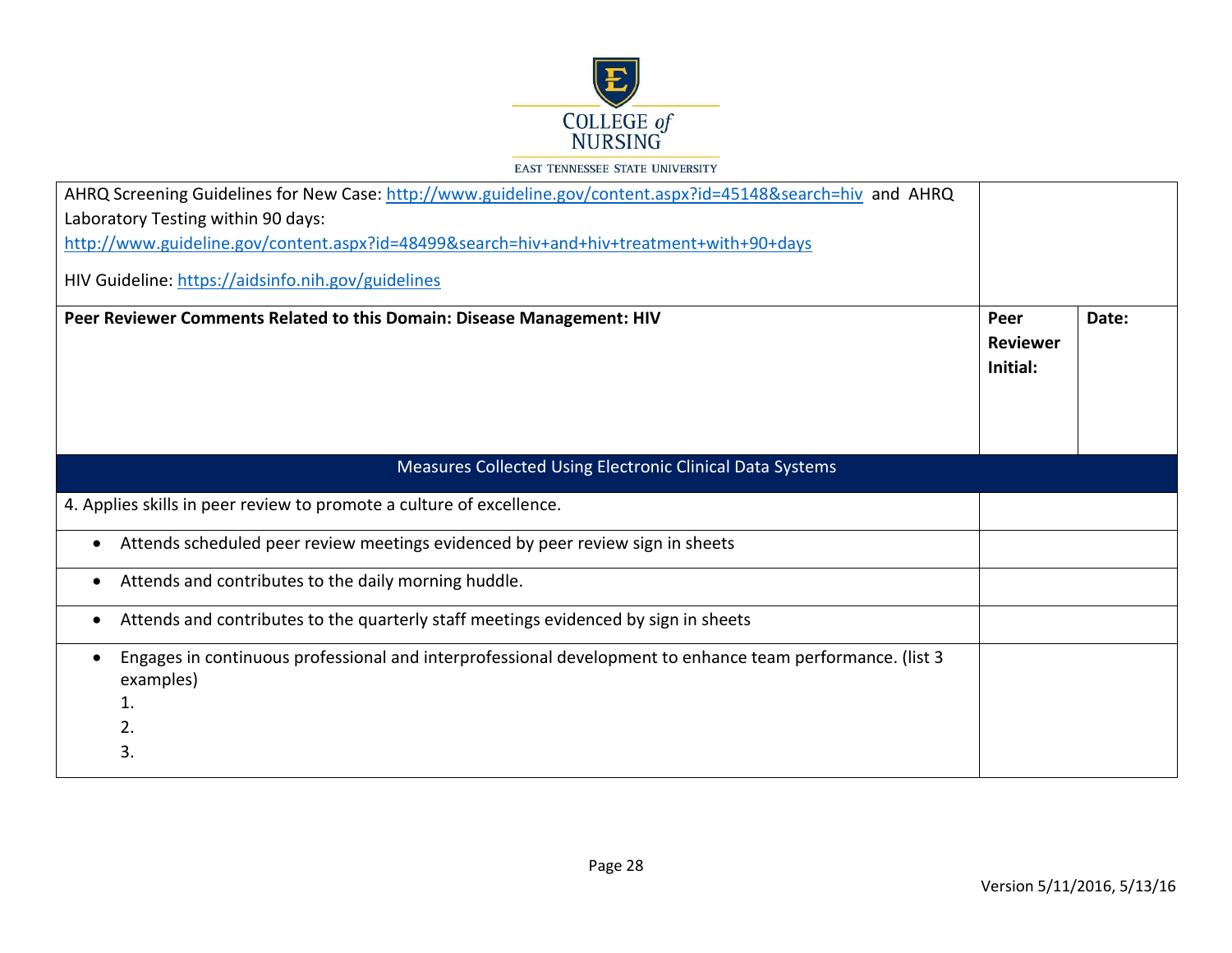

| Peer Reviewer Comments Related to this Domain: Measures Collected Using Electronic Clinical Data Systems               | Peer                                | Date: |
|------------------------------------------------------------------------------------------------------------------------|-------------------------------------|-------|
| 4b. Creates a climate of patient-centered care to include confidentiality, privacy, comfort, emotional support, mutual |                                     |       |
| Initial:<br>trust, and respect.                                                                                        |                                     |       |
| 4c. Incorporates the patient's cultural and spiritual preferences, values, and beliefs into health care.               |                                     |       |
| 4d. Preserves the patient's control over decision making by negotiating a mutually acceptable plan of care.            |                                     |       |
|                                                                                                                        |                                     |       |
| Peer Reviewer Comments Related to this Competency Domain: Independent Practice                                         | Peer<br><b>Reviewer</b><br>Initial: | Date: |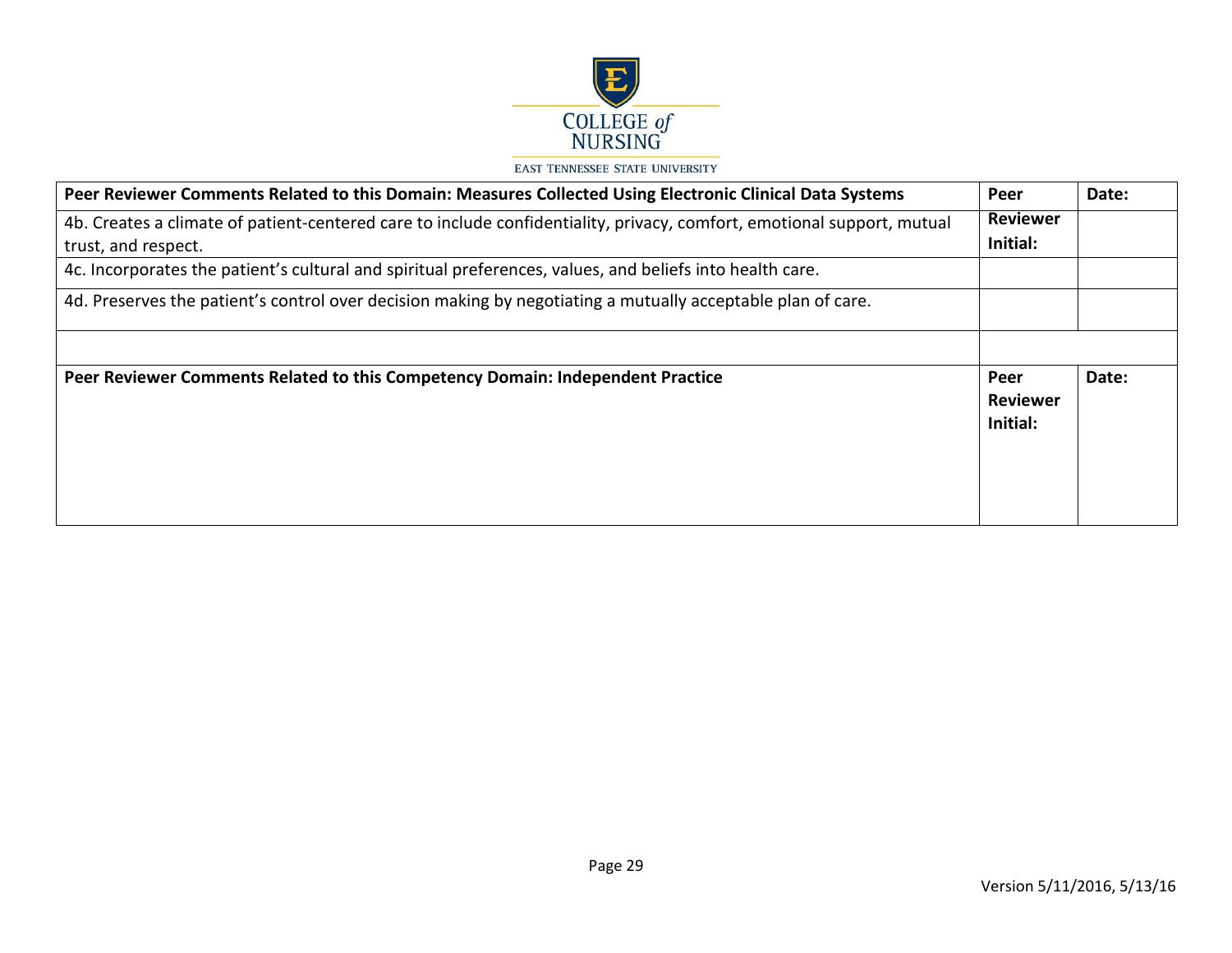

\_\_\_\_\_\_\_\_\_\_\_\_\_\_\_\_\_\_\_\_\_\_\_\_\_\_\_\_\_\_\_\_\_\_\_\_\_\_\_\_\_\_\_\_\_\_\_\_\_\_\_\_\_\_\_\_\_\_\_\_\_\_\_\_\_\_\_\_\_\_\_\_\_\_\_\_\_\_\_\_\_\_\_\_\_\_\_\_\_\_\_\_\_\_\_\_\_\_\_\_\_\_\_\_\_\_\_\_\_\_\_\_\_\_\_\_\_\_\_\_

\_\_\_\_\_\_\_\_\_\_\_\_\_\_\_\_\_\_\_\_\_\_\_\_\_\_\_\_\_\_\_\_\_\_\_\_\_\_\_\_\_\_\_\_\_\_\_\_\_\_\_\_\_\_\_\_\_\_\_\_\_\_\_\_\_\_\_\_\_\_\_\_\_\_\_\_\_\_\_\_\_\_\_\_\_\_\_\_\_\_\_\_\_\_\_\_\_\_\_\_\_\_\_\_\_\_\_\_\_\_\_\_\_\_\_\_\_\_\_\_

Signature of Employee Date Completed

Signature of Manager/Reviewer **Date Completed** 

# **Peer Assessment Comments**

**APRN Comments**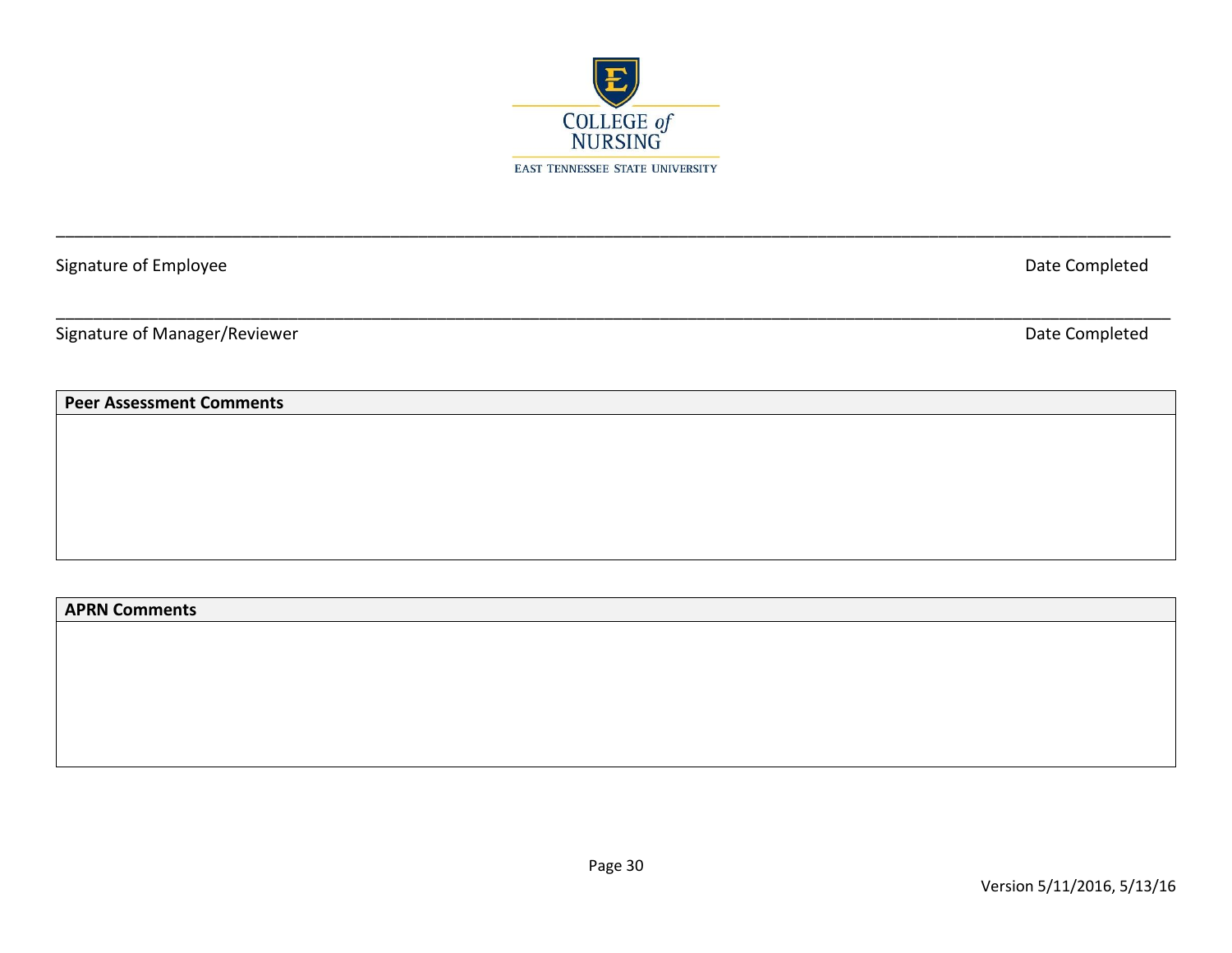

## **Developmental plan for scores < 2.**

| <b>Domain</b><br>$(I-IX)$ | <b>Competency</b><br>Number | <b>Developmental Plan:</b> |
|---------------------------|-----------------------------|----------------------------|
|                           |                             |                            |
|                           |                             |                            |
|                           |                             |                            |
|                           |                             |                            |
|                           |                             |                            |

Signature of Employee Date Completed

Signature of Manager/Reviewer **Date Completed** 

\_\_\_\_\_\_\_\_\_\_\_\_\_\_\_\_\_\_\_\_\_\_\_\_\_\_\_\_\_\_\_\_\_\_\_\_\_\_\_\_\_\_\_\_\_\_\_\_\_\_\_\_\_\_\_\_\_\_\_\_\_\_\_\_\_\_\_\_\_\_\_\_\_\_\_\_\_\_\_\_\_\_\_\_\_\_\_\_\_\_\_\_\_\_\_\_\_\_\_\_\_\_\_\_\_\_\_\_\_\_\_\_\_\_\_\_\_\_\_\_

\_\_\_\_\_\_\_\_\_\_\_\_\_\_\_\_\_\_\_\_\_\_\_\_\_\_\_\_\_\_\_\_\_\_\_\_\_\_\_\_\_\_\_\_\_\_\_\_\_\_\_\_\_\_\_\_\_\_\_\_\_\_\_\_\_\_\_\_\_\_\_\_\_\_\_\_\_\_\_\_\_\_\_\_\_\_\_\_\_\_\_\_\_\_\_\_\_\_\_\_\_\_\_\_\_\_\_\_\_\_\_\_\_\_\_\_\_\_\_\_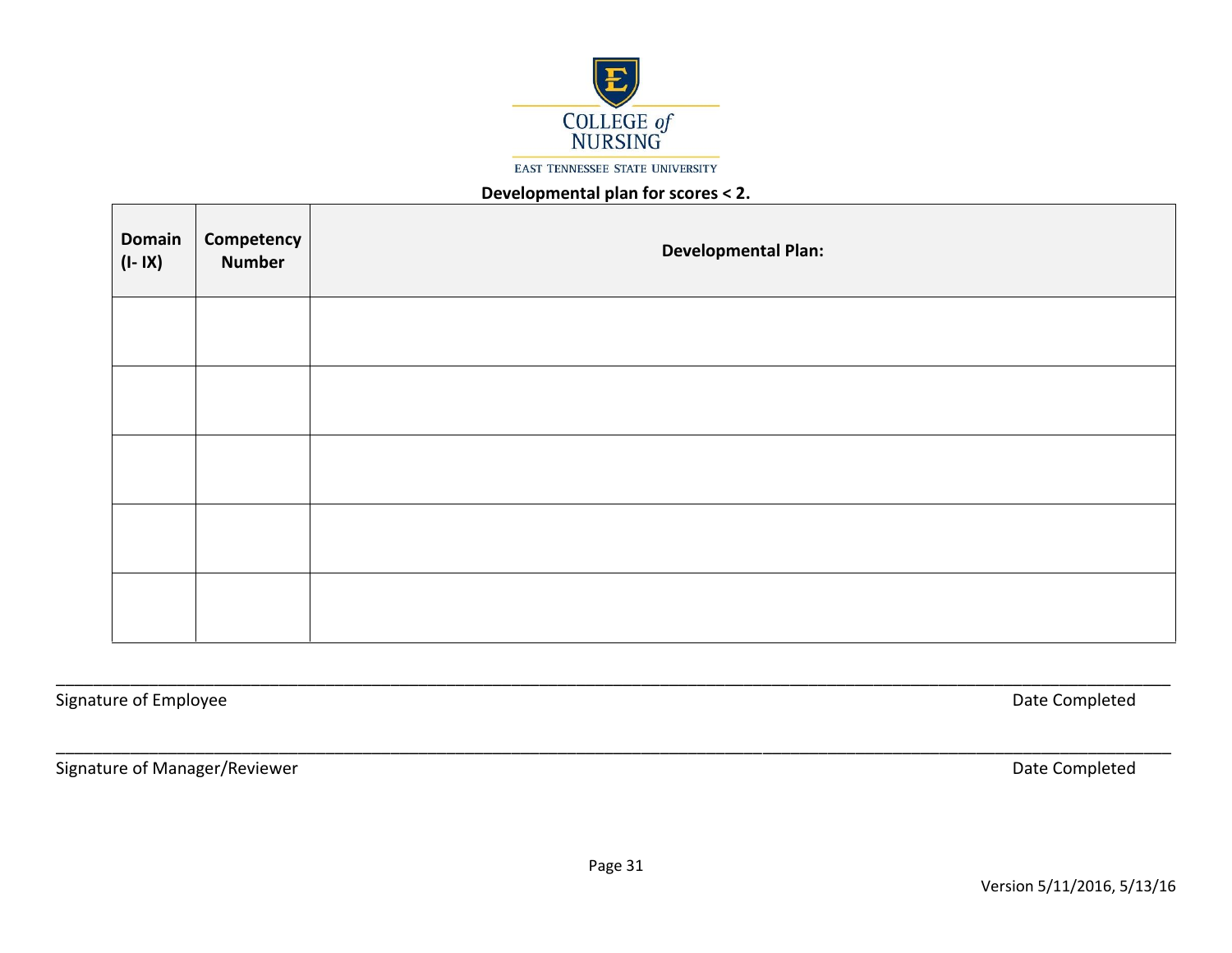

American Diabetes Association. (2016). Standards of Medical Care in Diabetes—2016 Abridged for Primary Care Providers. Clinical Diabetes, 34(1), 3-21.

Belgrade, Miles. (2005). DIRE. *Fairview Pain & Palliative Care Center.* Retrieved from [http://integratedcare-nw.org/DIRE\\_score.pdf](http://integratedcare-nw.org/DIRE_score.pdf)

Boston University. (2015). Safe and effective opioid prescribing for chronic pain. Retrieved from<http://www.opioidprescribing.com/overview>

Center for Disease Control and Prevention. (2005). Morbidity and Mortality Weekly Report (MMWR). Retrieved from: [http://www.cdc.gov/mmwr/preview/mmwrhtml/rr5417a1.htm?s\\_cid=rr5417a1\\_e](http://www.cdc.gov/mmwr/preview/mmwrhtml/rr5417a1.htm?s_cid=rr5417a1_e)

Lexis Nexis Public Solutions. (2015). Tennessee Code Unannotated. Retrieved from:<http://www.lexisnexis.com/hottopics/tncode/>

National Committee for Quality Assurance. (2016). Healthcare Effectiveness Data and Information Set [HEDIS] Measures. Retrieved fromhttp://www.ncqa.org/HEDISQualityMeasurement/HEDISMeasures.aspx National Organization of Nurse Practitioner Faculties. (2013). Population focused nurse practitioner competencies: Family/Across the Lifespan, Neonatal, Acute Care Pediatric, Primary Care, Pediatric, Psychiatric-Mental Health/Gender-Related. Retrieved from: <http://c.ymcdn.com/sites/www.nonpf.org/resource/resmgr/Competencies/CompilationPopFocusComps2013.pdf>

National Organization of Nurse Practitioner Faculties. (2014). Nurse practitioner core competencies content: A delineation of suggested content specific to the NP core competencies. Retrieved from: [http://c.ymcdn.com/sites/nonpf.site](http://c.ymcdn.com/sites/nonpf.site-ym.com/resource/resmgr/Competencies/NPCoreCompsContentFinalNov20.pdf)[ym.com/resource/resmgr/Competencies/NPCoreCompsContentFinalNov20.pdf](http://c.ymcdn.com/sites/nonpf.site-ym.com/resource/resmgr/Competencies/NPCoreCompsContentFinalNov20.pdf) 

Pain. (2015). Improving pain treatment through education. Retrieved from http://www.painedu.org/soapp.asp

Tennessee Board of Nursing. Chapter 1000-04 advanced practice nurses and certificates of fitness to prescribe. Retrieved from: <http://share.tn.gov/sos/rules/1000/1000-04.20150622.pdf>